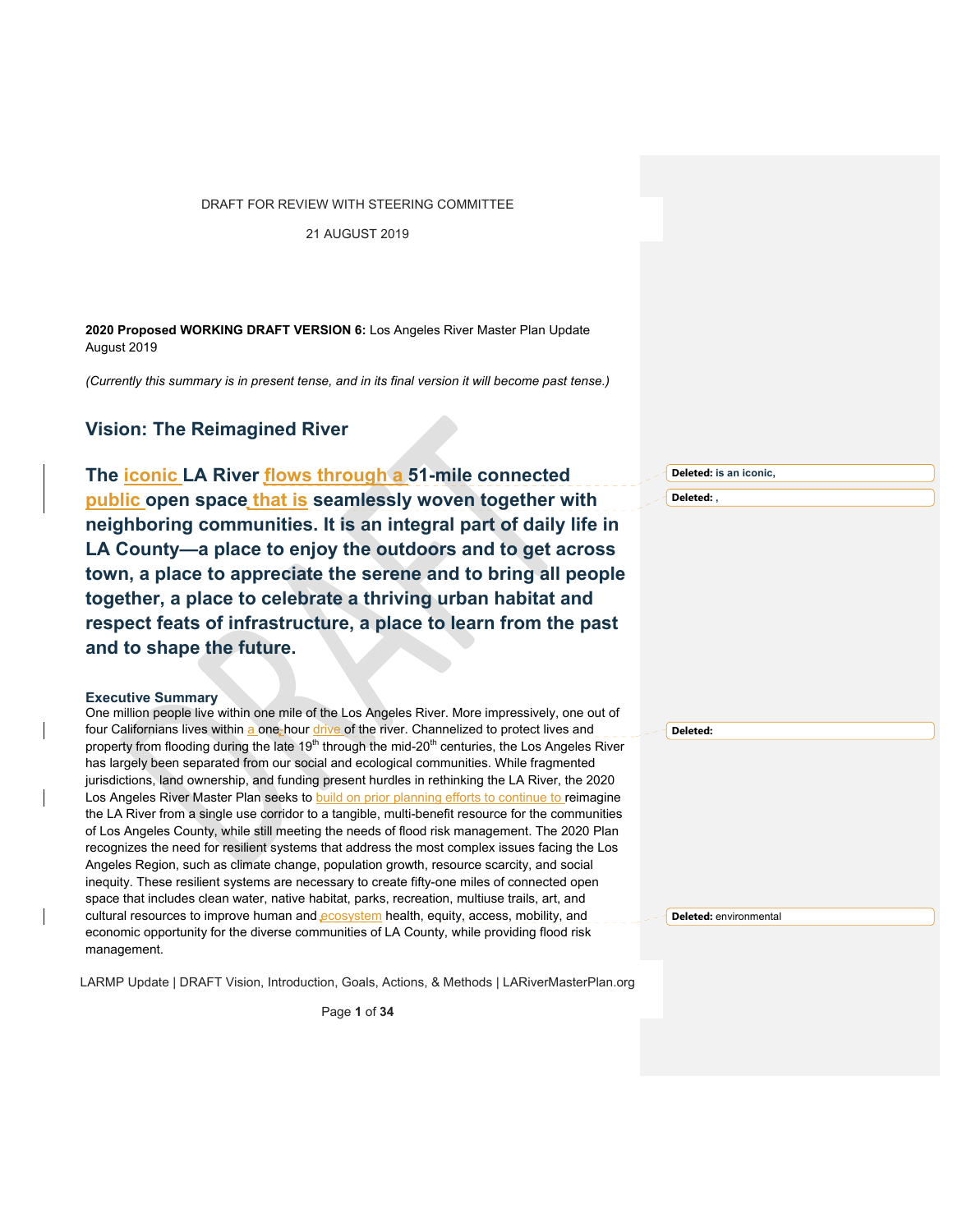21 AUGUST 2019

The 2020 Los Angeles River Master Plan builds on over two decades of planning and implementation efforts for the Los Angeles River, including efforts by LA County (1996), the City of Los Angeles (2007), the Los Angeles River Ecosystem Restoration Feasibility Study (2016), the Lower LA River Working Group (2018), and the Upper LA River and Tributaries Working Group (2019). The research and project database that forms the foundation for this plan covers over 130 planning efforts from across the watershed.

The 2020 Master Plan Update process began in 2016 with a motion by the Board of Supervisors to update the 1996 Los Angeles County LA River Master Plan. The update process, led by Los Angeles County Public Works, is supported by an Internal County Team with representatives from each LA County department. A Steering Committee of 41 members representing municipalities, non-profit organizations, or other governmental and non-governmental entities provides input and expertise in issues related to water, people, or the environment. In addition to the technical team and steering committee, the update process includes a robust public engagement program designed to provide opportunities for LA County residents to express ideas for the future of the river.

The 2020 Master Plan is based on a watershed and community approach. This approach is unique from previous efforts in that analysis work, including ecosystem, demographic, and hydrologic studies were conducted for the entire 834 square mile watershed. Recognizing that these systemic and natural elements cannot be studied in isolation, several studies included information for areas outside the watershed. This research is now publicly available and can be utilized for parallel efforts within the watershed.

There is no singular, 51-mile solution for the LA River. Projects along the river should reflect the needs and opportunities of specific reaches and provide multiple benefits. Projects should respect the needs of flood risk management while enhancing the environment and strengthening our communities through the celebration of local culture and creation of jobs. While design strategies in the Master Plan focus on elements along the main stem within and immediately adjacent to the river right-of-way,<sup>1</sup> the Master Plan's vision, goals, actions, and methods require an understanding of, and coordination with, communities, the watershed, and parallel efforts such as the Upper River and Tributaries Working Group (AB466), the Lower LA River Working Group, Metro, the Regional Water Quality Control Board, the LA County General Plan, the LA County Sustainability Plan, the City of Los Angeles' LA River Revitalization Master

LARMP Update | DRAFT Vision, Introduction, Goals, Actions, & Methods | LARiverMasterPlan.org

Page **2** of **34**

#### **Deleted:**

**Deleted:** 

**Deleted:** to update the plan

**Deleted:** were investigated at an area larger than

**Deleted:** 

**Deleted:** that

<sup>&</sup>lt;sup>1</sup> The LA River Right-of-Way is within the operations and maintenance jurisdiction of Los Angeles County Public Works (Flood Control District) and the United States Army Corps of Engineers (USACE).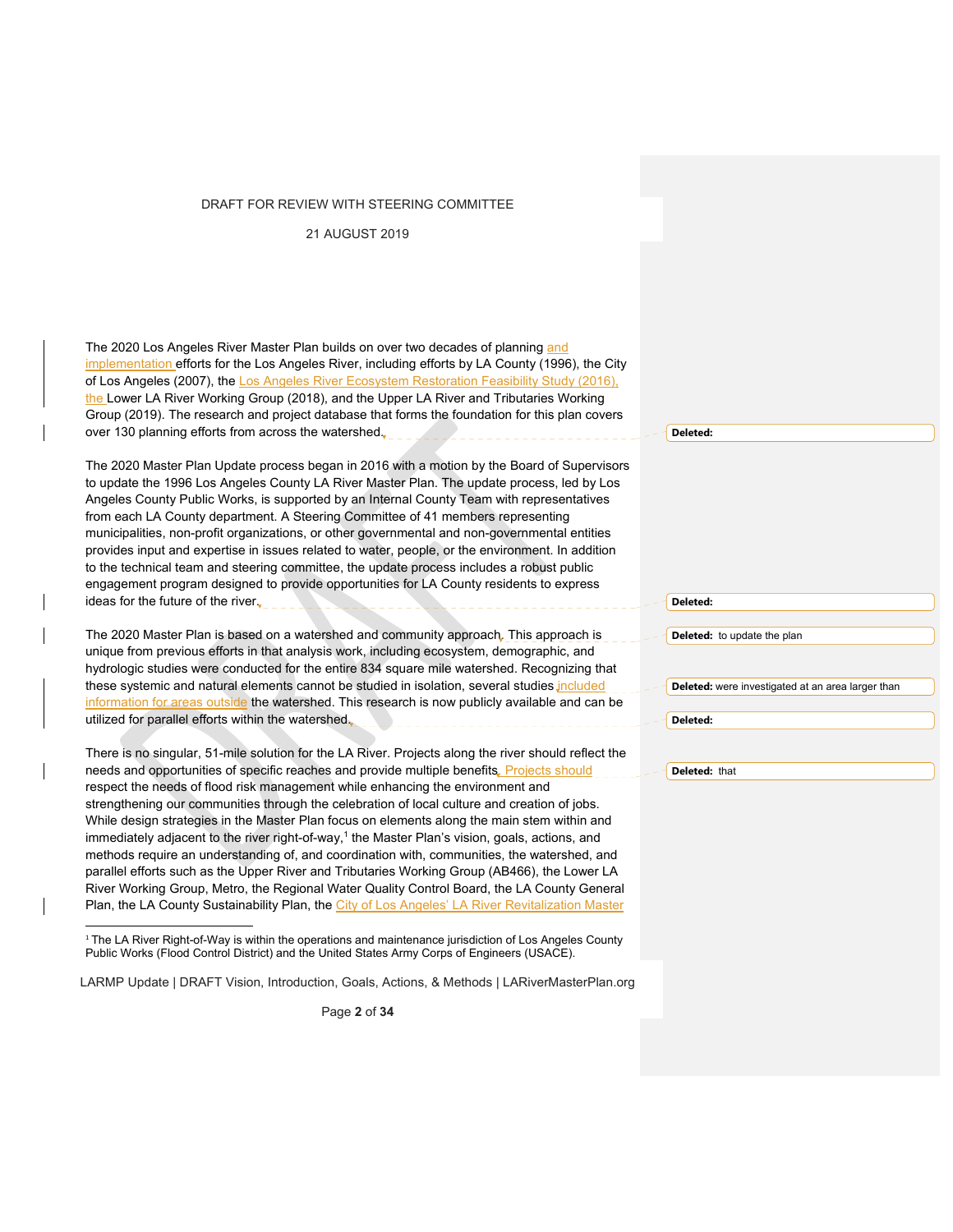21 AUGUST 2019

Plan, the LA County Regional Parks Needs Assessment, the Department of Arts and Culture Cultural Equity and Inclusion Initiative, and watershed management plans. Additionally, coordination between LA County, municipalities, other governmental entities, and non-profit organizations will be necessary to achieve the robust vision and goals of this Master Plan. The Reimagined LA River relies on these collective efforts to envision the future of the LA River, its watershed, and all of LA County.

# **Goal-Driven Framework and Plan Summary**

The 2020 LA River Master Plan is organized based on a series of goals, actions, and methods. Each goal represents an active future priority for the LA River. These goals, which include many principles from previous or parallel planning efforts, guide policy and project development throughout the Master Plan.

Supporting each goal, a series of actions describes steps that should be taken to achieve the goal. Actions include a series of tangible methods that describe specific ways to reach the goals. In many cases, actions are related to specific LA County Departments and their missions. The realization of the goals will require collaboration between many LA County departments.

Realization of the Master Plan's goals will require the coordination and implementation of sitespecific and system-wide projects. For each goal, a comprehensive, data-driven analysis of existing conditions identified areas of need or high need.

At a site scale, the areas of need were then overlaid with land assets to determine how much impact each opportunity site could have on achieving the goals of the Master Plan. These potential opportunity sites were then compared against projects currently in development to assess whether these projects are already meeting identified needs. In addition, the cadence of projects along the entire 51-mile LA River Corridor was considered to ensure an equitable and accessible distribution of projects. The ultimate purpose is to create multi-benefit projects that address many needs at a given site.

In parallel with the identification of needs and opportunity sites, a "kit of parts" made up of urban river design typologies was developed to illustrate the range of possible strategies that LA County and other entities can utilize along the river. Each element in the kit of parts correlates with the needs that strategy can address. Foundational principles related to design excellence, connectivity, ecological function, water quality, and art should be considered for all projects. Common elements, such as benches, lighting, and pavilions should be used as required by projects to address the overall cadence of amenities.

The associated LA River Design Guidelines support the development of specific design and technical solutions for the concepts described herein, including plant communities, soils, materials, signage, and other common elements.

LARMP Update | DRAFT Vision, Introduction, Goals, Actions, & Methods | LARiverMasterPlan.org

Page **3** of **34**

**Deleted: Organization of the Master Deleted: Document**

**Deleted:** Within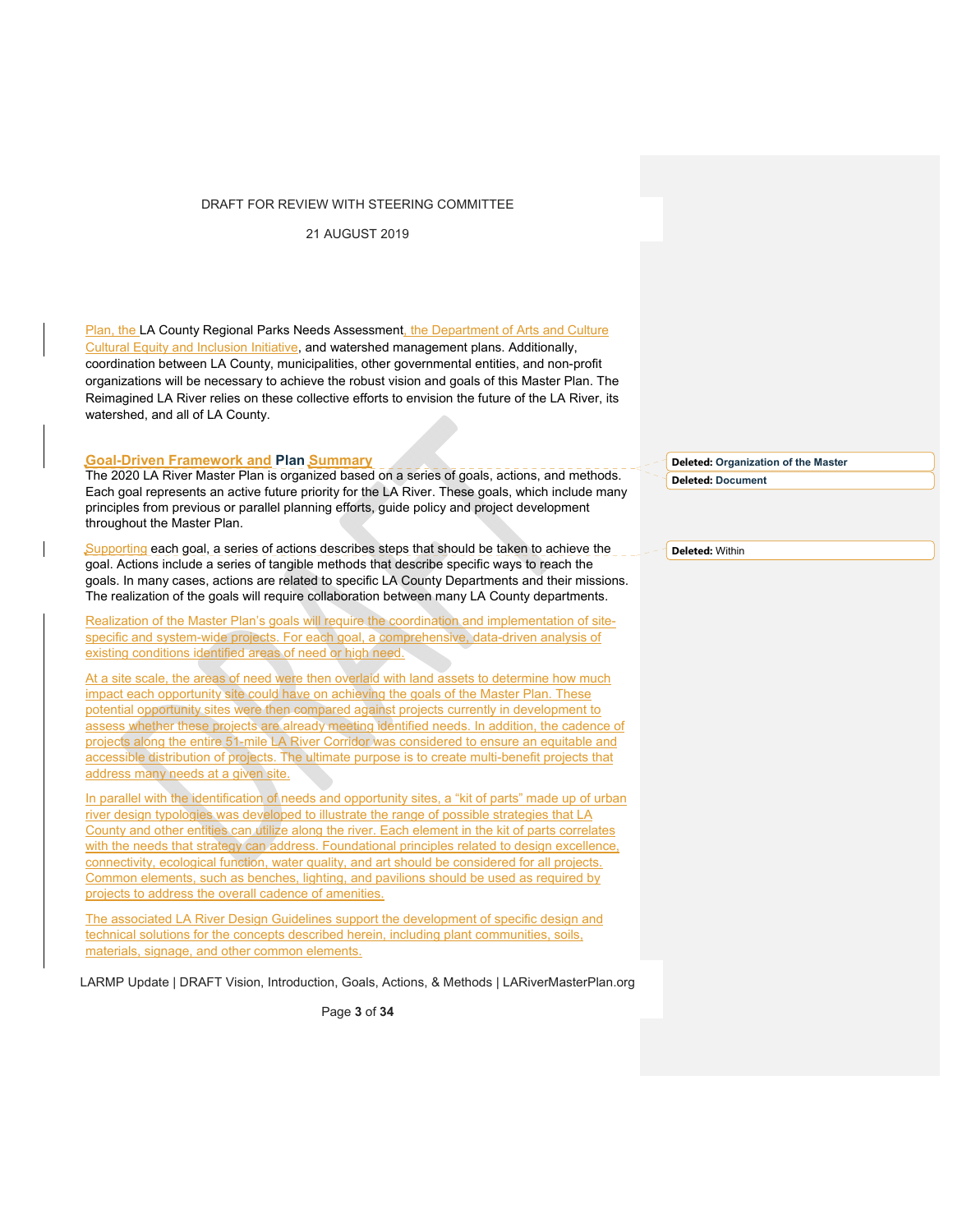21 AUGUST 2019

At the system-wide scale, the Master Plan identifies projects that integrate and, over time, aggregate, numerous sites into a larger network to achieve goals such as water recharge, flood risk reduction, ecological function, water recharge, and housing affordability.

Through the development of a connective 51-mile open space network for all of Los Angeles County, health outcomes along the most environmentally burdened corridor of the county will be significantly improved, reducing incidence of cardiovascular diseases and diabetes. The river will become a force for equity and provide natural and recreational open space for millions. Biodiversity and meaningful habitat will be enhanced and protected along critical river reaches. Flood risk mitigation will incorporate planning for climate change, increases in heat, sea level rise, and changes to precipitation and land use patterns. The reimagining of the LA River as a valuable asset will also be paired with strategies that seek to mitigate economic displacement and protect the affordable housing in neighboring communities.

## **Role of the County and Coordination**

Similar to the 1996 LA River Master Plan, the 2020 Plan will be used to guide all departments of LA County in decision making for LA River projects and facilities owned, operated, funded, permitted, and/or maintained by the County. Other agencies and municipalities are encouraged to adopt the LA River Master Plan for their jurisdictions and communities and partner with LA County in making the Reimagined River a reality.

The LA River Master Plan will help ensure a Reimagined LA River by:

- Establishing a comprehensive long-term vision for the river that is based on robust community engagement.
- Utilizing a goal-based framework for policy and design.
- Identifying goals, actions, and methods that will be undertaken by LA County along the LA River corridor and throughout the watershed to achieve the vision for the river
- Identifying strategic partnerships between LA County and other entities that will be needed to meet the full realization of the goals, actions, and methods.
- Identifying how LA County can support other entities in meeting the goals, actions, and methods.
- Promoting design excellence.

Public Works shall establish an implementation team responsible for ongoing coordination after the completion of the Master Plan.

LARMP Update | DRAFT Vision, Introduction, Goals, Actions, & Methods | LARiverMasterPlan.org

Page **4** of **34**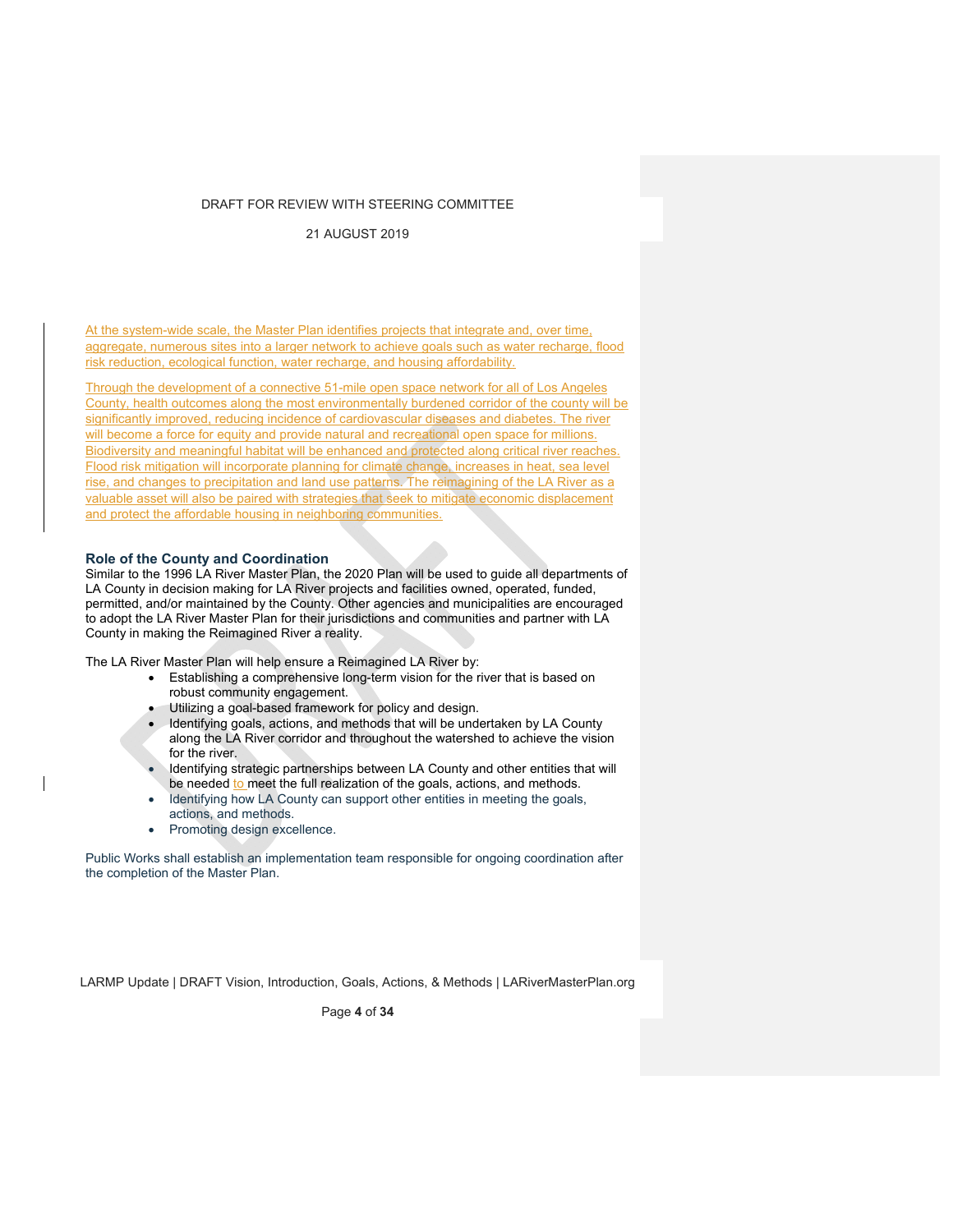21 AUGUST 2019

# **Working Table of Contents**

# *FRONT MATTER*

Table of Contents, Acknowledgements, Letter of adoption/resolution

# *SECTION I: INTRODUCTION*

(Chapter 1) Executive Summary How to Use This Document Vision and Goals (Introduction) Planning Timeline (Chapter 2) Master Plan 2020 1996 Plan Info/Summary Literature Review and Planning Context Jurisdictions Central Themes Process

## *SECTION II: CONTEXT*

(Chapter 3) History of the River (Chapter 4) Existing Conditions Summary River Ruler System Inventory and Analysis (Chapter 5) Engagement Summary

## *SECTION III: THE FUTURE OF THE LA RIVER*

(Chapter 6) Goals and Needs (Chapter 7) Opportunities (Chapter 8) Design Framework Site Selection Foundational Principles Kit of Parts Common Elements Projects

LARMP Update | DRAFT Vision, Introduction, Goals, Actions, & Methods | LARiverMasterPlan.org

Page **5** of **34**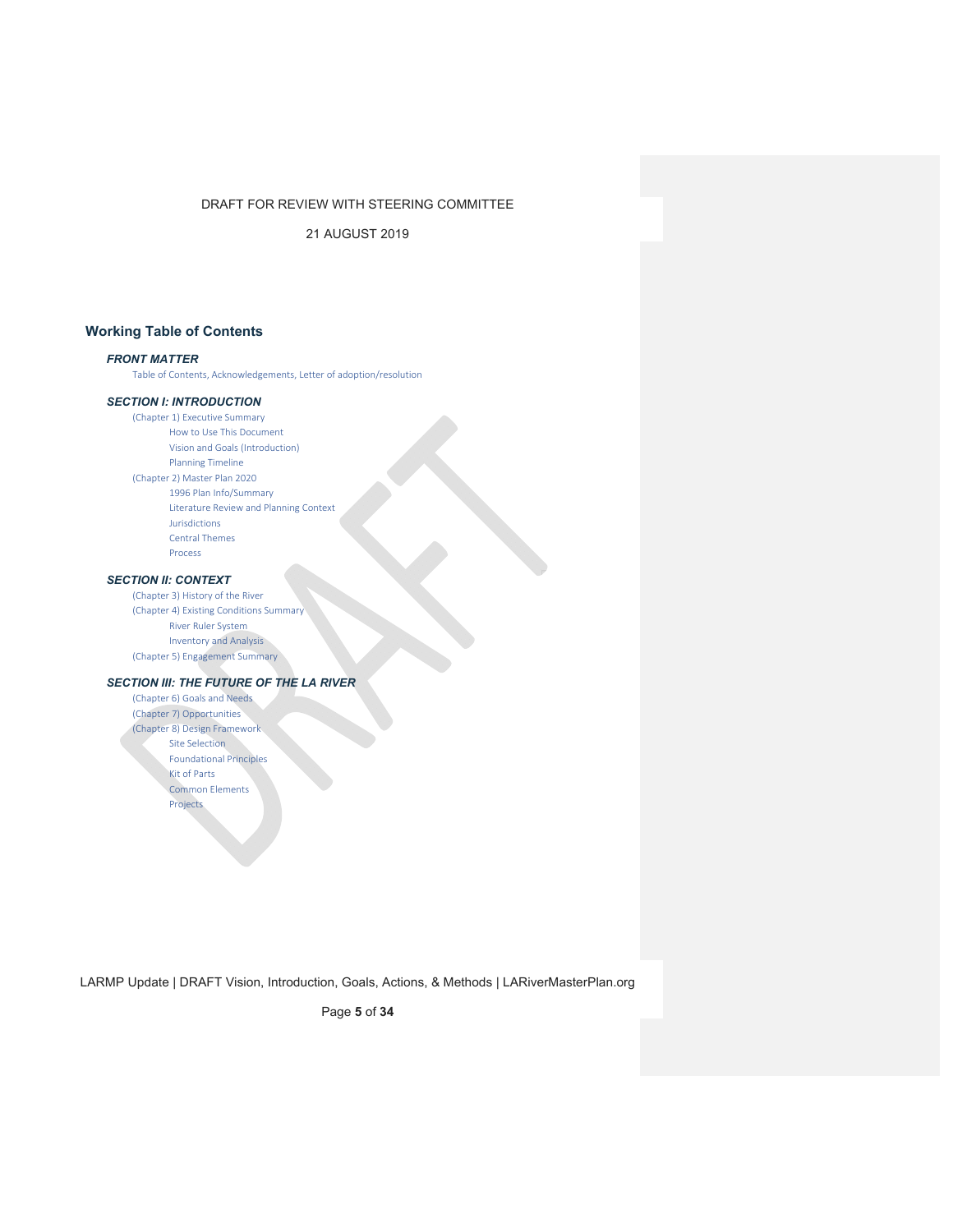21 AUGUST 2019

# *SECTION IV: IMPLEMENTATION*

(Chapter 9) Public Stewardship (Chapter 10) System Management Supervisory Authorities Working Agreements Partnerships Reach Management (Chapter 11) Operations and Maintenance Flood Risk Management Open Space Security (Chapter 12) Funding Sources (Chapter 13) Implementation and Funding Matrix

# *BACKMATTER*

Table of Figures Glossary Endnotes and Bibliography

# *APPENDICES (SEPARATE DOCUMENTS)*

*VOLUME I: LA RIVER DESIGN GUIDELINES* 

*VOLUME II: TECHNICAL BACKUP DOCUMENTS* 

LARMP Update | DRAFT Vision, Introduction, Goals, Actions, & Methods | LARiverMasterPlan.org

Page **6** of **34**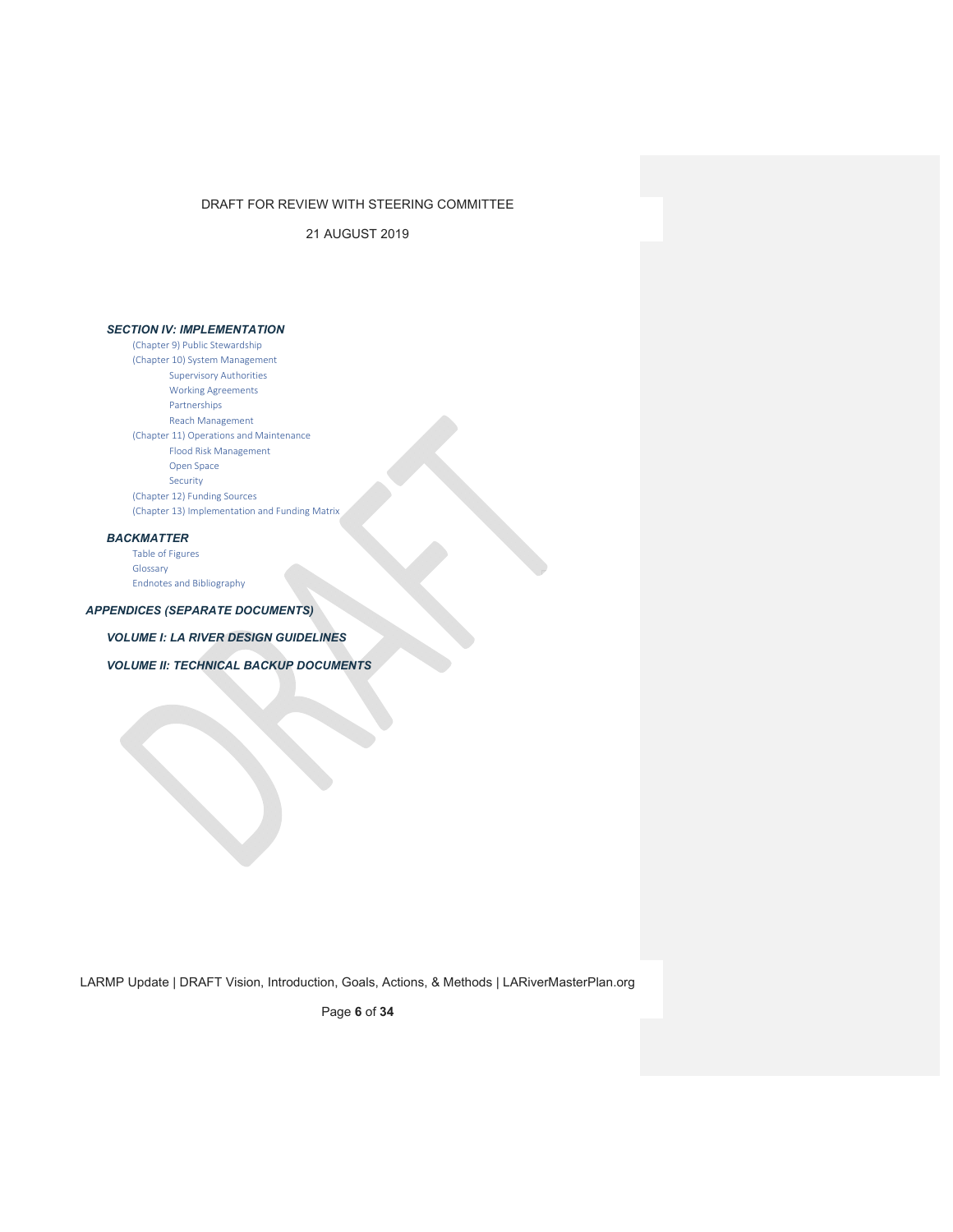21 AUGUST 2019

## **1. Goal: Reduce flood risk and improve resiliency.**

The LA River did not always look like it does today. In the mid 1800's, the LA River was a braided stream that, during wet weather events, spread out over vast amounts of flat land. As agricultural diversions, transportation infrastructure, and cities grew around the river, this vast floodplain was encroached upon by buildings and roads. After years of devastating floods, it was engineered into a concrete channel with basins, dams, levees, and floodwalls to move stormwater as quickly as possible to the Pacific Ocean in order to reduce flood risk to these communities. Not all areas of the river have equal conveyance capacity. In some areas, low channel capacity makes the probability of flooding of the river adjacent communities in any given year as high as 25 percent. This is partially due to deferred operations and maintenance caused by funding constraints. There will always be financial and physical limits to flood risk infrastructure. Therefore, we must strive for resilient communities that can respond to extreme flood events that exceed the river channel's capacity. With the threat of a changing climate, the importance of reducing flood risk increases as the frequency and intensity of extreme storms change.

| 1.1. Maintain existing flood carrying capacity of all reaches of the LA River channel.               |
|------------------------------------------------------------------------------------------------------|
| Levels of flood risk management vary along the 51-mile channel. Because development up to the        |
| channel's edges has nearly completely encroached upon the floodplain, it is critical to maintain the |
| existing capacity and not reduce the flood carrying capacity of any reach of the river.              |
| 1.1.1. Review new projects within and along the LA River to ensure that flood risk is not increased. |

1.1.2. Review new projects with in-channel components to ensure the flood carrying capacity of the river is not reduced.

- *1.2. Increase capacity of the river in high risk areas to provide flood risk reduction to at least the one-percent ("100-year") annual chance flood event.* 
	- One way to reduce flood risk in communities near the LA River is to increase the conveyance capacity of the river, so that it can safely pass larger storm flows to the Pacific Ocean.
	- 1.2.1. Purchase or repurpose land along the channel and immediately adjacent areas to increase width and capacity of the river, and e
	- 1.2.2. Prioritize natural features and processes for flood risk reduction.
	- 1.2.3. Deepen the channel or raise levees.
	- 1.2.4. Build bypass channels and tunnels.
	- 1.2.5. Remove invasive plants from the channel.
	- 1.2.6. Manage sediment and invasive plants using best practices before they accumulate in the river channel.
	- 1.2.7. Manage dry-weather flows to discourage the growth of invasive and non-native vegetation within the flood channel.
	- 1.2.8. Retrofit infrastructure and other obstructions, such as bridges, to remove hydraulic constrictions.

LARMP Update | DRAFT Vision, Introduction, Goals, Actions, & Methods | LARiverMasterPlan.org

Page **7** of **34**



**Deleted:** *and*

**Moved (insertion) [1]**

**Deleted:** otherwise reclaim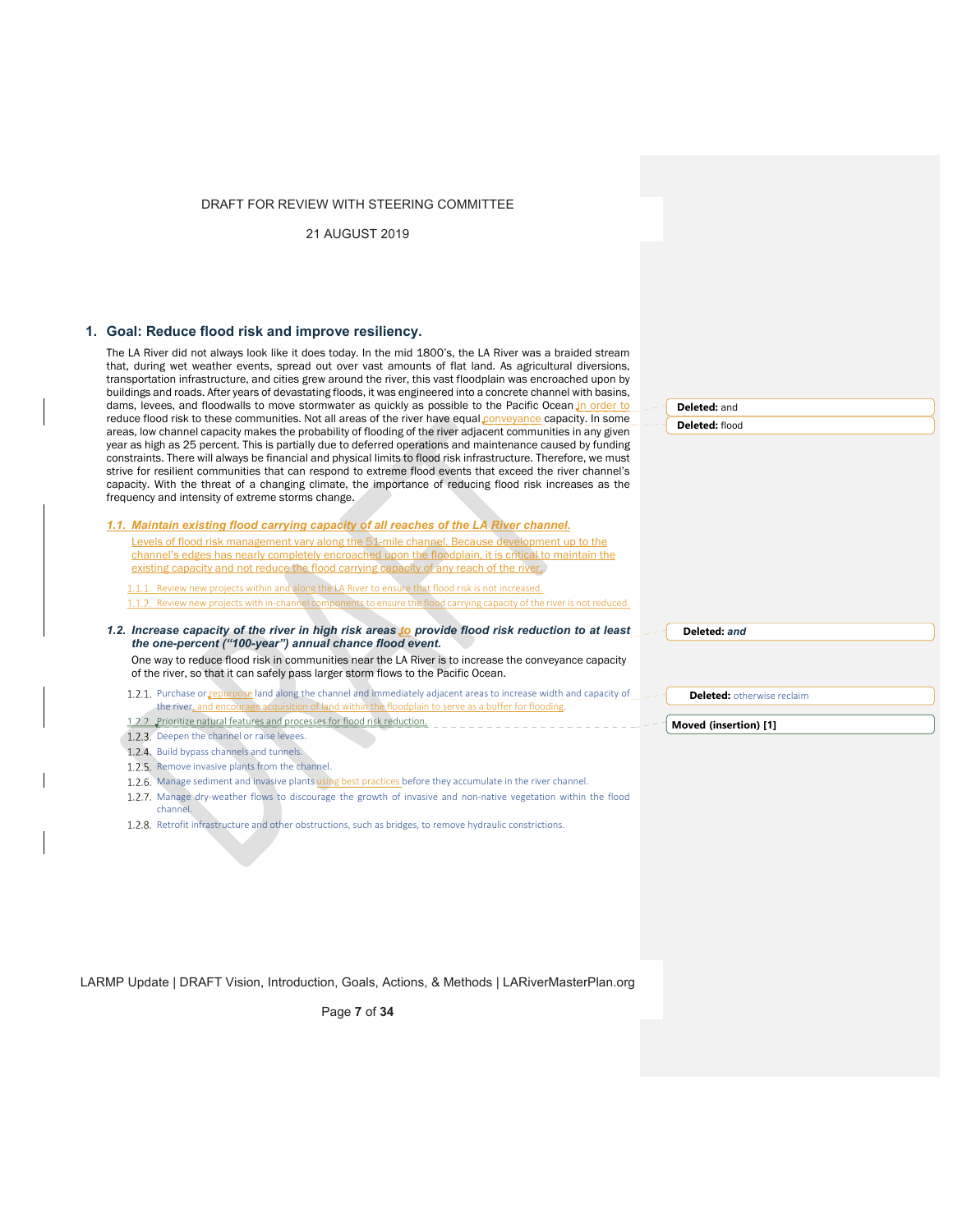| DRAFT FOR REVIEW WITH STEERING COMMITTEE                                                                                                                                                                                                                                                                                                                                                                                                                       |                                                                                         |
|----------------------------------------------------------------------------------------------------------------------------------------------------------------------------------------------------------------------------------------------------------------------------------------------------------------------------------------------------------------------------------------------------------------------------------------------------------------|-----------------------------------------------------------------------------------------|
| 21 AUGUST 2019                                                                                                                                                                                                                                                                                                                                                                                                                                                 |                                                                                         |
| 1.3. Reduce peak flood flows into the river.<br>In addition to increasing capacity of the river, flood risk can also be improved by reducing the amount                                                                                                                                                                                                                                                                                                        | Moved up [1]: <#>Prioritize natural features and<br>processes for flood risk reduction. |
| of water that enters the LA River. Upstream storage or detention facilities, such as dams, help to<br>store runoff during large storm events and slowly release the water so as not to exceed the<br>downstream channel capacity.                                                                                                                                                                                                                              |                                                                                         |
| 1.3.1. Evaluate regional scale upstream dams and detention basins.<br>1.3.2. Increase capacity of existing dams and detention basins.                                                                                                                                                                                                                                                                                                                          |                                                                                         |
| 1.4. Include climate change research in the planning process for new projects along the river.                                                                                                                                                                                                                                                                                                                                                                 |                                                                                         |
| Current infrastructure in and along the LA River was designed based on historic climate data.<br>However, a changing climate is likely to increase the frequency of extreme precipitation events that<br>result in flows that exceed the channel's current capacity. New projects along the LA River must<br>consider the long-term impacts of climate change and the need to incorporate resilient infrastructure<br>to handle these extreme events.          |                                                                                         |
| 1.4.1. Conduct inter-institutional study on climate change impacts in the LA Basin and how they impact hydrology and<br>sea level rise.<br>1.4.2. Apply latest accepted climate change prediction models in flood risk reduction planning.                                                                                                                                                                                                                     |                                                                                         |
| 1.5. Update and improve emergency preparedness.                                                                                                                                                                                                                                                                                                                                                                                                                | Deleted: Improve                                                                        |
|                                                                                                                                                                                                                                                                                                                                                                                                                                                                |                                                                                         |
| Flood infrastructure cannot prevent or mitigate flooding in every extreme storm event, so<br>communities in the floodplain that are protected from routine floods must still be prepared. The LA<br>River is flashy, meaning water levels in the river can rise rapidly in a matter of hours. Having<br>emergency action plans in place, practicing those plans, and installing effective communication<br>protocols can reduce response times and save lives. | Deleted: refine                                                                         |
| 1.5.1. Develop appropriate Emergency Action Plans that cover specific areas of the river where needed, including the<br>dams and levees along the mainstem and the tributaries.                                                                                                                                                                                                                                                                                |                                                                                         |
| 1.5.2. Conduct emergency preparedness exercises that test Emergency Action Plans.<br>1.5.3. Improve flood forecasting capabilities and monitoring for the river corridor.                                                                                                                                                                                                                                                                                      |                                                                                         |
| 1.5.4. Update and improve flood inundation maps.                                                                                                                                                                                                                                                                                                                                                                                                               |                                                                                         |
| 1.5.5. Develop appropriate warning systems such as sirens, lights, or geo-targeted text message alerts to inform users<br>of impending rain or rising water.                                                                                                                                                                                                                                                                                                   |                                                                                         |
| 1.5.6. Evaluate critical infrastructure and facilities located in the floodplain and reduce vulnerability to flood hazards.                                                                                                                                                                                                                                                                                                                                    | for the river corridor.                                                                 |
| 1.5.7. Review and revise policies regarding closing the river trail during storms.                                                                                                                                                                                                                                                                                                                                                                             |                                                                                         |
| 1.5.8. Assist emergency managers, local law enforcement, and emergency responders in developing emergency<br>response/evacuation plans for river adjacent communities, river users, and special needs populations.                                                                                                                                                                                                                                             |                                                                                         |
|                                                                                                                                                                                                                                                                                                                                                                                                                                                                | <b>Deleted:</b> <#>Refine warning and monitoring criteria                               |
|                                                                                                                                                                                                                                                                                                                                                                                                                                                                |                                                                                         |

LARMP Update | DRAFT Vision, Introduction, Goals, Actions, & Methods | LARiverMasterPlan.org

 $\mathbf{l}$ 

 $\overline{\phantom{a}}$ 

 $\overline{\phantom{a}}$ 

Page **8** of **34**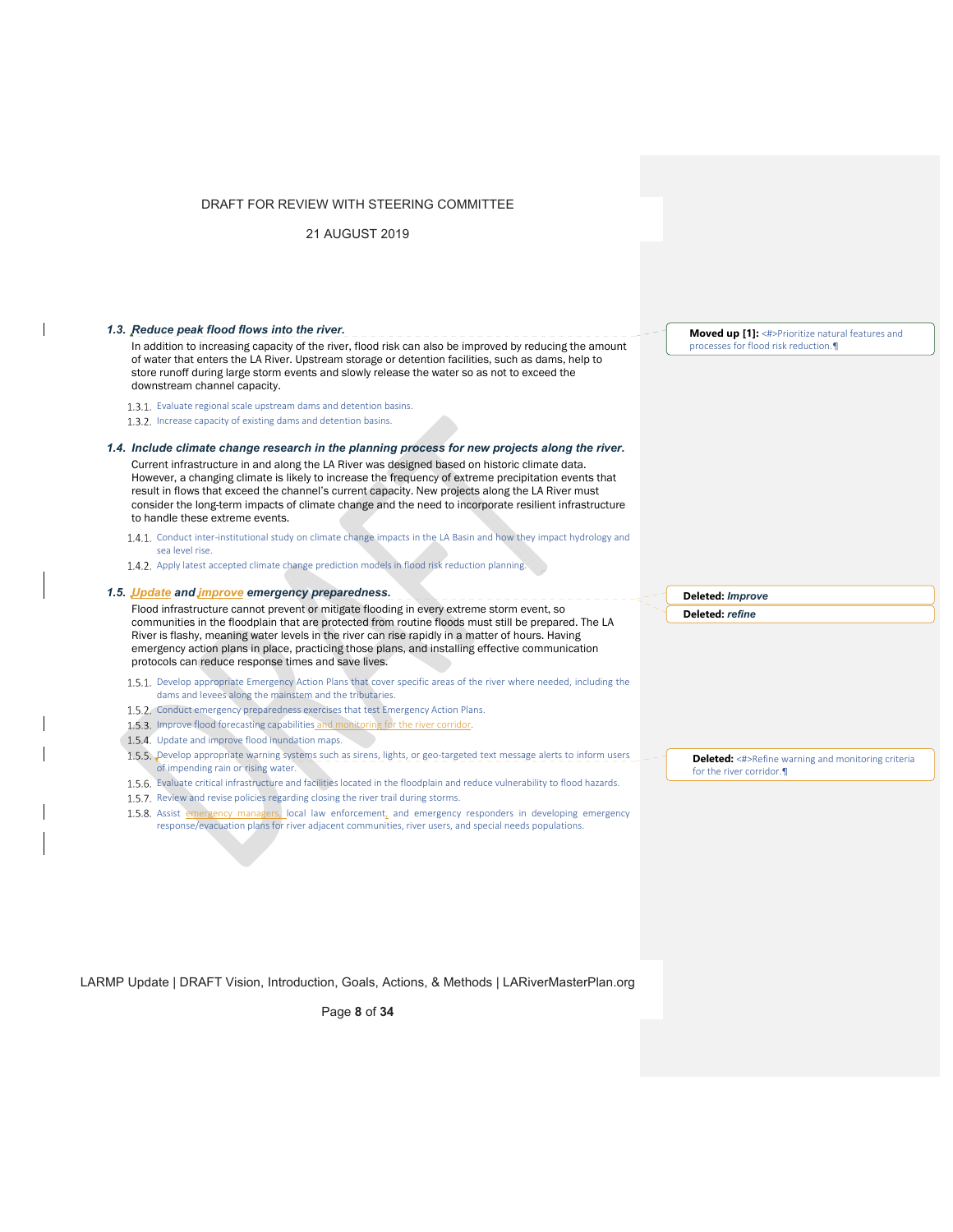21 AUGUST 2019

| 1.6. Increase public awareness of flood hazards and river safety.                                                                                                                                                                                                                                                                                                                                                                                          |                                                                                                              |
|------------------------------------------------------------------------------------------------------------------------------------------------------------------------------------------------------------------------------------------------------------------------------------------------------------------------------------------------------------------------------------------------------------------------------------------------------------|--------------------------------------------------------------------------------------------------------------|
| Although flooding is the most common type of natural disaster in the country, the threats of flooding<br>are often discounted by residents of Los Angeles County. The lack of recent floods coupled with<br>severe droughts have rendered most people living adjacent to the LA River unaware of potential flood<br>risk. People who understand their own flood risk are more likely to take actions to reduce their risk<br>and stay safe during a flood. |                                                                                                              |
| 1.6.1. Develop a website to assist in educating other agencies, cities, and the general public on river issues (including<br>flood risk management and dangers posed by the river during heavy rainfall events).                                                                                                                                                                                                                                           |                                                                                                              |
| 1.6.2. Post consistent signage and communication about flood risk and river safety on bridges and access points.                                                                                                                                                                                                                                                                                                                                           |                                                                                                              |
| 1.6.3. Develop and implement an educational program on flood and river safety.                                                                                                                                                                                                                                                                                                                                                                             |                                                                                                              |
| 1.6.4. Encourage river adjacent residents and businesses to develop tailored emergency and evacuation plans.                                                                                                                                                                                                                                                                                                                                               | <b>Deleted:</b> personalized                                                                                 |
| 1.6.5. Encourage residents and businesses in the floodplain to purchase flood insurance.                                                                                                                                                                                                                                                                                                                                                                   | <b>Deleted:</b> consider purchasing                                                                          |
| 1.7. Improve flood facility operations and maintenance.                                                                                                                                                                                                                                                                                                                                                                                                    |                                                                                                              |
| Dams, levees, channels, and other flood management projects, like all infrastructure, require proper<br>operations and maintenance. Investment in proper operations and maintenance of LA River<br>infrastructure can increase its effectiveness and lengthen its useful life, providing a greater return on<br>initial capital outlays.                                                                                                                   |                                                                                                              |
| 1.7.1. Expand coordination between responsible flood management agencies and consolidate responsibilities under the                                                                                                                                                                                                                                                                                                                                        |                                                                                                              |
| Los Angeles County Flood Control District through divestiture to streamline O&M, facility management, funding,<br>and permitting.                                                                                                                                                                                                                                                                                                                          |                                                                                                              |
| 1.7.2. Manage sediment and vegetation in the river channel.                                                                                                                                                                                                                                                                                                                                                                                                |                                                                                                              |
| 1.7.3. Implement new technologies such as real-time monitoring, reporting, and controls.                                                                                                                                                                                                                                                                                                                                                                   |                                                                                                              |
| 1.7.4. Update the flood risk and pumping plant telemetry systems.                                                                                                                                                                                                                                                                                                                                                                                          |                                                                                                              |
| 1.7.5. Update and improve the mapping of the watershed's storm drains, channels, access, and jurisdictional ownership.                                                                                                                                                                                                                                                                                                                                     |                                                                                                              |
| 1.7.6. Implement dam and levee safety programs that ensure the flood management infrastructure delivers their<br>intended benefits while reducing risks to people, property and the environment through continuous assessment,<br>communication and management.                                                                                                                                                                                            |                                                                                                              |
| 1.8. Implement consistent floodplain management practices across the region.                                                                                                                                                                                                                                                                                                                                                                               | Deleted: regionally                                                                                          |
| Floodplain management is fundamental to reducing losses from floods. Adopting regionally<br>consistent floodplain management practices, such as managing development in the floodplain, will<br>help to reduce potential catastrophic flood damage and improve community resilience to flooding.                                                                                                                                                           |                                                                                                              |
| 1.8.1. Establish minimum floodplain regulatory requirements across jurisdictions.                                                                                                                                                                                                                                                                                                                                                                          | <b>Deleted:</b> partnerships among the various levels of                                                     |
| 1.8.2. Update and improve hydrologic data and models for the LA River watershed.                                                                                                                                                                                                                                                                                                                                                                           | government to develop                                                                                        |
| 1.8.3. Update and improve flood inundation mapping.                                                                                                                                                                                                                                                                                                                                                                                                        |                                                                                                              |
| 1.8.4. Manage floodplain development and support community activities in coordination with the National Flood<br>Insurance Program (NFIP).                                                                                                                                                                                                                                                                                                                 | <b>Deleted:</b> according to                                                                                 |
| 1.8.5. Support communities in maintaining and improving their Community Rating System scores.                                                                                                                                                                                                                                                                                                                                                              | Deleted:                                                                                                     |
| 1.8.6. Encourage only flood resilient projects in the floodplain.                                                                                                                                                                                                                                                                                                                                                                                          |                                                                                                              |
|                                                                                                                                                                                                                                                                                                                                                                                                                                                            | <b>Deleted:</b> <#>Encourage acquisition of land within the<br>floodplain to serve as a buffer for flooding. |
|                                                                                                                                                                                                                                                                                                                                                                                                                                                            |                                                                                                              |

LARMP Update | DRAFT Vision, Introduction, Goals, Actions, & Methods | LARiverMasterPlan.org

 $\mathbf{I}$ 

 $\mathsf{l}$ 

Page **9** of **34**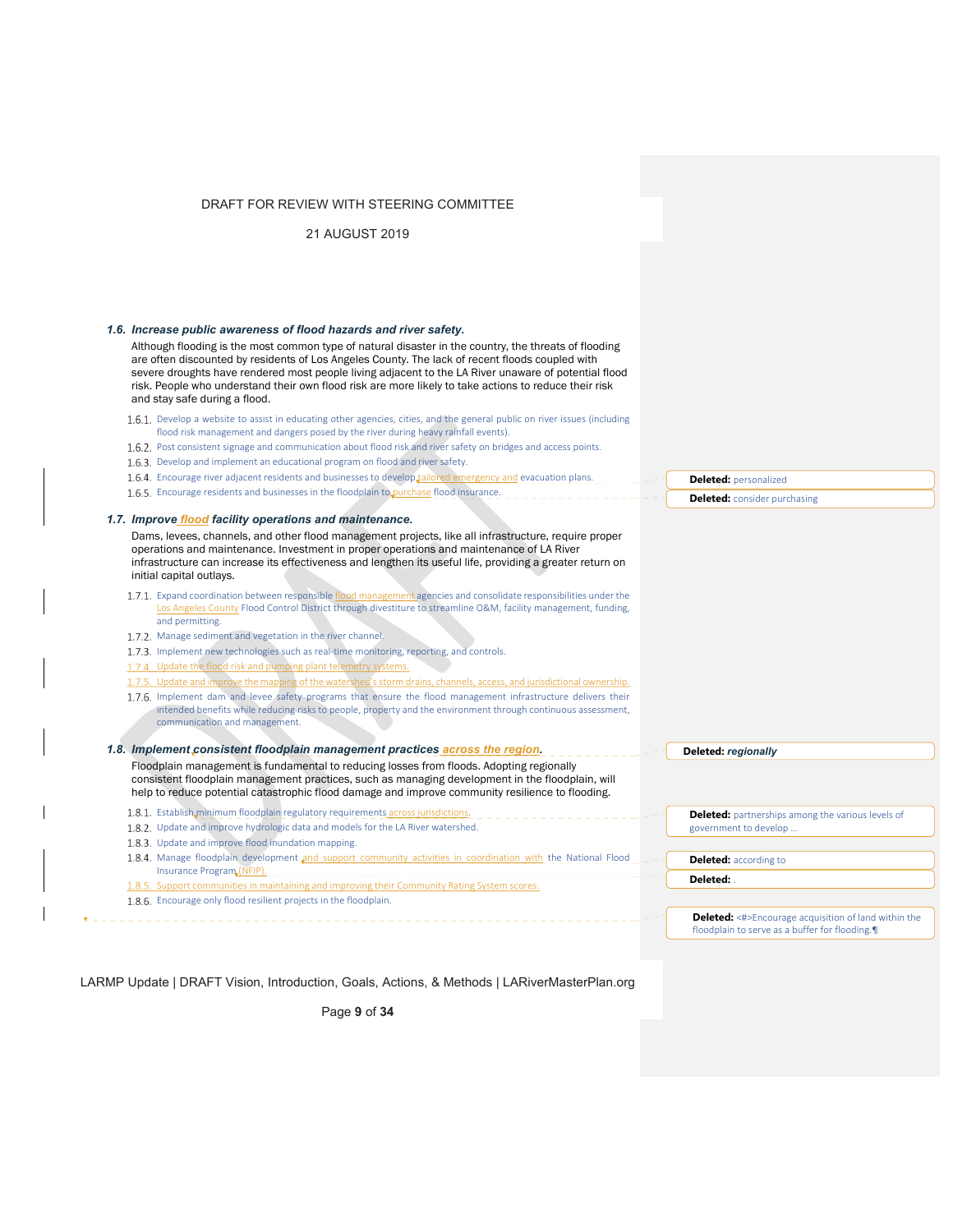21 AUGUST 2019

## **2. Goal: Provide equitable, inclusive, and safe parks, open space, and trails.**

Members of the community identified walking and bicycling as the top two activities they participate in along the river-with participation in these two activities together greater than the participation all other activities combined. Yet, 61% said they do not use the river due to safety concerns. Twelve of seventeen cities along the LA River do not meet the World Health Organization's minimum standards of 2.2 acres of parks per thousand people, and only 31 of the river's 51 miles have trails alongside them. By aiming to provide 51 miles of safe, connected open space, the LA River can be a valued recreational resource for the surrounding communities in LA County.

#### *2.1. Create 51 miles of connected open space along the river.*

The LA River could serve as a 51-mile open space spine across LA County. This open space spine would be unique within the county, providing park space to underserved adjacent communities with little room to site new parks, while serving as a destination for the entire county and beyond, offering a variety of experiences from one mile to the next.

- 2.1.1. Create a park setting along the entire river that is integrated with native ecology, utilizing this plan's design guidelines (LA River Design Guidelines).
- 2.1.2. Utilize river channel right-of-way and adjacent areas to increase park space.
- 2.1.3. Promote the river as a central greenway of the larger LA County regional parks, multi-use trails, habitat, and open space network.
- 2.1.4. Use river channel right-of-way and adjacent areas to assist in ensuring all LA County residents live within a 1/2 mile of a park.
- 2.1.5. Create two new regional parks south of Downtown LA and one new regional park west of Sepulveda Basin, while continuing the development of large regional parks currently underway.
- 2.1.6. Provide river-oriented and other amenities and experiences in existing and new park spaces that are not currently available at nearby parks and increase unique programming along the river corridor.
- 2.1.7. Preserve and create viewsheds along the river, to the river, and from bridges over the river.
- 2.1.8. Secure ongoing and long-term funding for land acquisition, construction, and maintenance of additional parks and recreational facilities.
- 2.1.9. Increase recreation uses within the corridor where compatible with ecological function, safety, and maintenance.

**Deleted:** combined

**Deleted:** This is apparent when looking at available parks and trails.…

**Deleted:** .

Deleted: spine

**Deleted:** between adjacent neighborhoods and

LARMP Update | DRAFT Vision, Introduction, Goals, Actions, & Methods | LARiverMasterPlan.org

Page **10** of **34**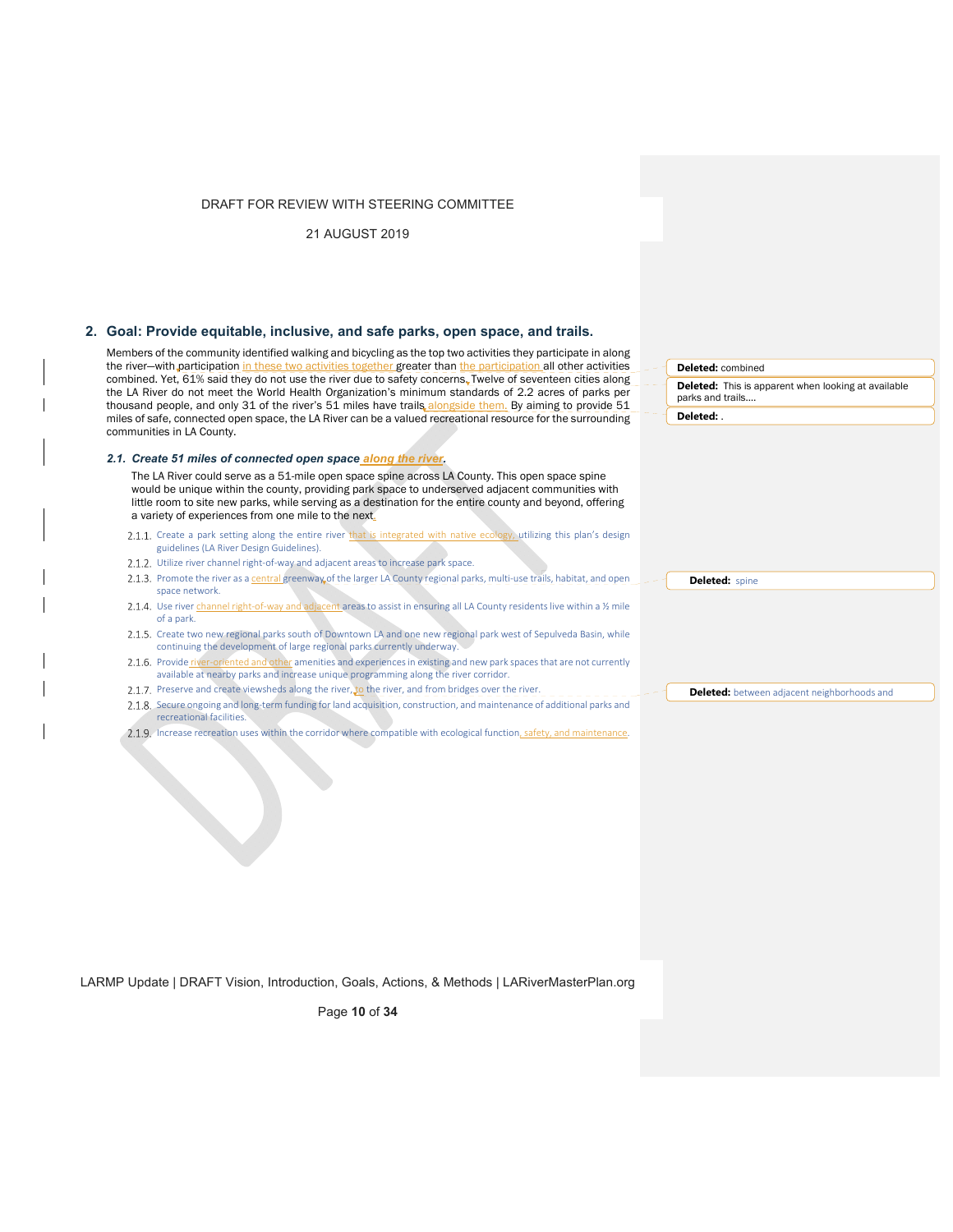# 21 AUGUST 2019

 $\mathbf{I}$ 

| 2.2. Complete the LA River Trail so that there is a continuous bicycle and pedestrian route along<br>the entire river, and encourage future routes on both sides where feasible.                                                                                                                                                                                                                                                                                                                                                                                                                                                                                                      |          |
|---------------------------------------------------------------------------------------------------------------------------------------------------------------------------------------------------------------------------------------------------------------------------------------------------------------------------------------------------------------------------------------------------------------------------------------------------------------------------------------------------------------------------------------------------------------------------------------------------------------------------------------------------------------------------------------|----------|
| As a recreation and transportation route, the LA River Trail serves multiple purposes. However, it has<br>yet to live up to its full potential because it is fragmented. A continuous route along the entire river<br>would serve as a major bicycle and pedestrian artery through LA County, offering short- and long-<br>distance routes for cyclists and pedestrians that are protected from vehicular traffic. Not only would<br>the trail itself provide a new experience, but the connections it would make between parks, trails, job<br>centers, and other destinations would make an abundance of nearby experiences more accessible to<br>those who could access the river. |          |
| 2.2.1. In places where right of way is too narrow for a river trail, pursue easements on adjacent property to complete<br>the trail or utilize bridges, platforms, or cantilevers.                                                                                                                                                                                                                                                                                                                                                                                                                                                                                                    |          |
| 2.2.2. Increase the extent of multi-use trails parallel to the river with separate paths for active transport, pedestrians,<br>and equestrians, especially in areas of high traffic.                                                                                                                                                                                                                                                                                                                                                                                                                                                                                                  |          |
| 2.2.3. Provide bicycle parking and encourage bicycle rental facilities and bike share along the river.                                                                                                                                                                                                                                                                                                                                                                                                                                                                                                                                                                                |          |
| 2.2.4. Develop signage and curriculum that promotes the benefits of using the river trail for recreation and improved<br>health.                                                                                                                                                                                                                                                                                                                                                                                                                                                                                                                                                      |          |
| 2.2.5. Include shade trees and shade structures along the trail (LA River Design Guidelines).                                                                                                                                                                                                                                                                                                                                                                                                                                                                                                                                                                                         |          |
| 2.2.6. Design the LA River Trail to minimize negative effects on adjacent sensitive habitat areas.                                                                                                                                                                                                                                                                                                                                                                                                                                                                                                                                                                                    |          |
| 2.2.7. Provide consistent, wildlife and dark-sky friendly lighting along the LA River Trail.                                                                                                                                                                                                                                                                                                                                                                                                                                                                                                                                                                                          |          |
| 2.3. Provide support facilities at a regular cadence along the length of the river, on both sides.                                                                                                                                                                                                                                                                                                                                                                                                                                                                                                                                                                                    |          |
| Basic amenities, such as signage, benches, and water fountains, make casual and experienced users<br>more comfortable. In addition, the climate in LA County makes for many hot days throughout the year<br>that can negatively affect usage. Shade and water can mitigate these effects.                                                                                                                                                                                                                                                                                                                                                                                             |          |
| 2.3.1. Ensure there is a shaded place to rest every half mile, on average, along the river.                                                                                                                                                                                                                                                                                                                                                                                                                                                                                                                                                                                           |          |
| 2.3.2. Ensure there is access to a public restroom every mile, on average, along the river.                                                                                                                                                                                                                                                                                                                                                                                                                                                                                                                                                                                           |          |
| 2.3.3. Ensure there is wayfinding information at river access points and every half mile, on average, along the river.                                                                                                                                                                                                                                                                                                                                                                                                                                                                                                                                                                |          |
| 2.3.4. Supplement County facilities and services and River Rangers programs with concessionaire agreements for food,<br>convenience item sales, recreation equipment rentals, recreation instruction, and guided tours.                                                                                                                                                                                                                                                                                                                                                                                                                                                               |          |
| 2.3.5. Ensure there are trash receptacles, bicycle repair stations, drinking fountains, and other common elements at a                                                                                                                                                                                                                                                                                                                                                                                                                                                                                                                                                                |          |
| regular cadence along the river on both sides (LA River Design Guidelines).                                                                                                                                                                                                                                                                                                                                                                                                                                                                                                                                                                                                           | Deleted: |
|                                                                                                                                                                                                                                                                                                                                                                                                                                                                                                                                                                                                                                                                                       |          |
|                                                                                                                                                                                                                                                                                                                                                                                                                                                                                                                                                                                                                                                                                       |          |

LARMP Update | DRAFT Vision, Introduction, Goals, Actions, & Methods | LARiverMasterPlan.org

Page **11** of **34**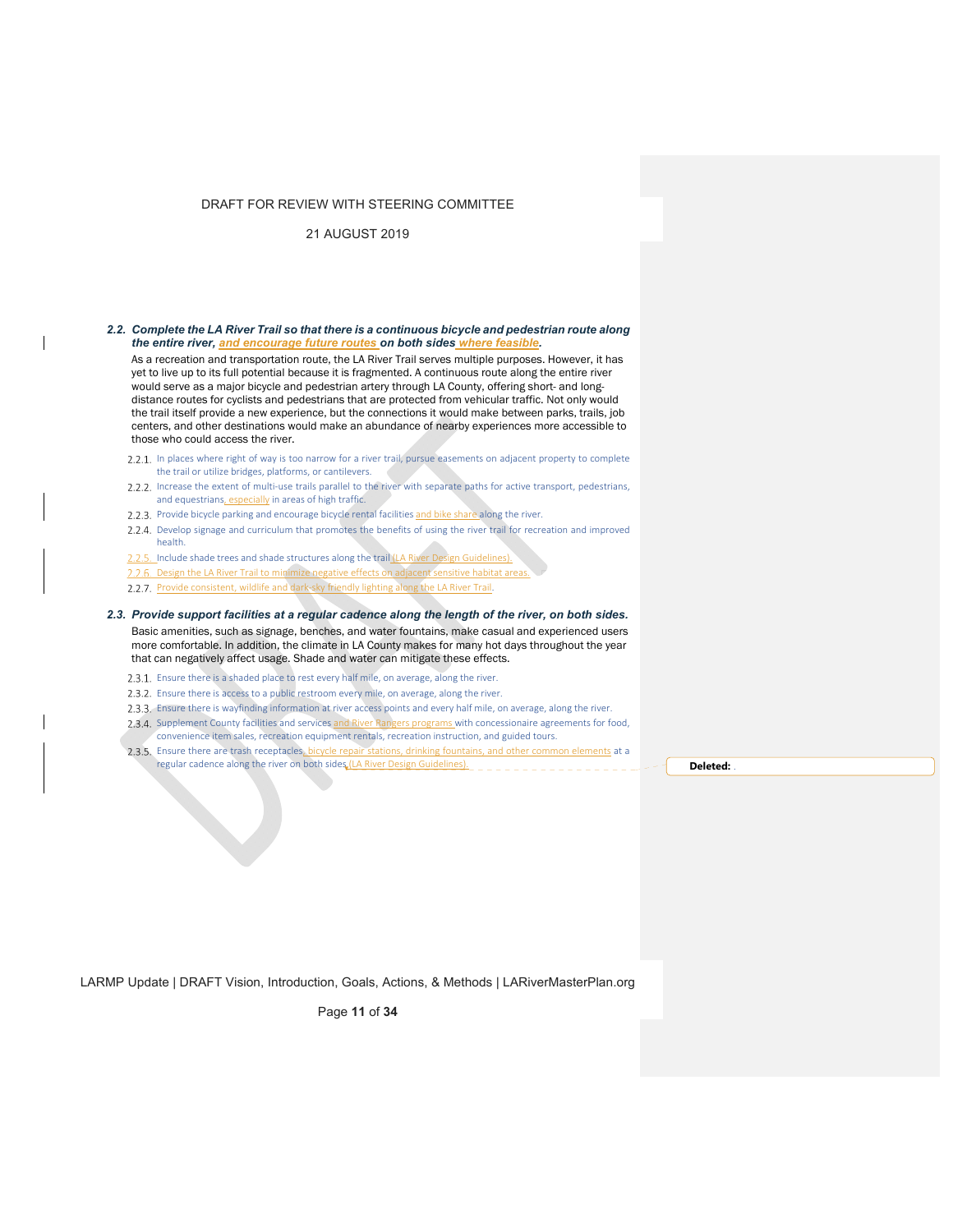### 21 AUGUST 2019

#### *2.4. Ensure design excellence within and along the river corridor.*

Excellence in design enhances function. From the earliest stages of project development, it is important to consider how a project can be beautiful while addressing multiple needs of adjacent communities. Design excellence requires an attention to quality of built structures, the landscape, the way buildings and landscapes interact with each other, and how projects interface with the river and surrounding communities. Elevating the quality of design along the LA River will also serve to elevate the level of design across LA County.

- 2.4.1. Utilize unified design guidelines for adjacent parks and river amenities that are flexible enough to reflect the diversity of local communities (LA River Design Guidelines).
- 2.4.2. Encourage local jurisdictions to adopt this plan's design guidelines (LA River Design Guidelines).
- 2.4.3. Require this plan's guidelines (LA River Design Guidelines) be followed for all projects permitted by the County, constructed on County property, or funded by the County.

# *2.5. Encourage compatibility of the river and adjacent land uses.*

The appeal of the LA River corridor can be undercut by adjacent uses that are off-putting due to safety, smell, pollution, or noise. Large blocks of incompatible adjacent uses could act as or be perceived to be a barrier to access to the river. Conversely, complementary land uses can be mutually beneficial. For example, adjacent open spaces, restaurants, or retail that connect with the river could encourage patrons to use the river trail, and users of the river trail could increase patronage of those adjacent uses.

- 2.5.1. Encourage the entire river channel and corridor to be zoned as open space.
- 2.5.2. Encourage the re-zoning of incompatible land uses, such as waste sites, adjacent to the river, where feasible.
- 2.5.3. Develop buffering strategies to mitigate air quality and other impacts of incompatible uses, such as industrial uses, that are expected to remain adjacent to the river.
- Use County and local development and zoning review processes to ensure compatibility and, where feasible, add new river‐adjacent amenities.
- *2.6. Repurpose single-use spaces, such as power-line easements, rail rights-of-way, or flood infrastructure, to serve multiple functions such as multi-use trails or habitat.*

LA County cannot afford to have spaces that serve only a single purpose. With little vacant land and relatively high property values and construction costs, multiple uses are necessary to ensure benefits outweigh costs.

- 2.6.1. Develop master agreements with utilities for easements to maximize use of ground space under overhead or above buried utility lines for parks, open space, and trails.
- 2.6.2. Discuss options to create multi-use space with private rail companies.
- 2.6.3. Foster opportunities for urban agriculture to encourage access to local healthy foods.

LARMP Update | DRAFT Vision, Introduction, Goals, Actions, & Methods | LARiverMasterPlan.org

Page **12** of **34**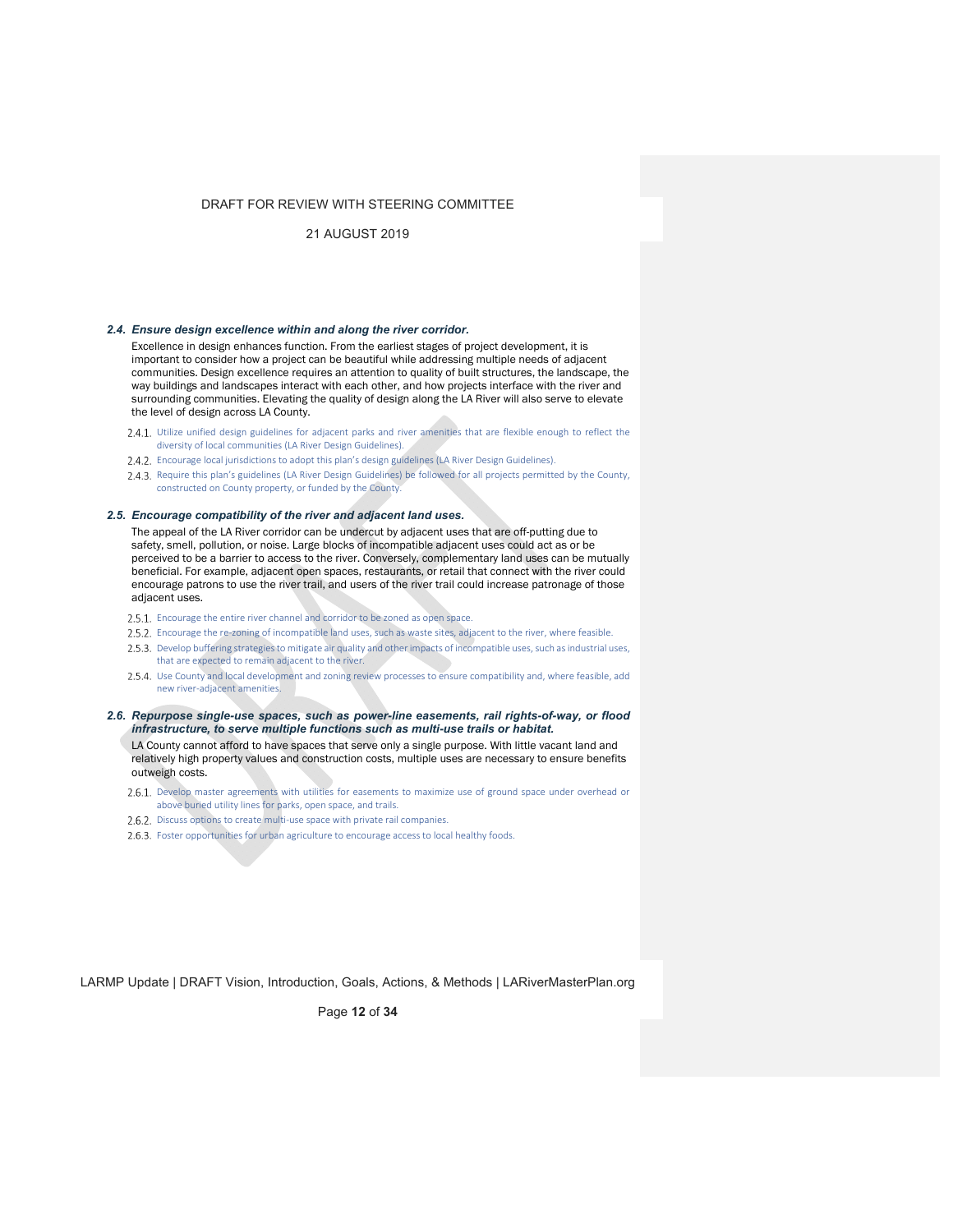21 AUGUST 2019

#### *2.7. Promote life safety along the river.*

A reimagined river is intended to draw more people to use the river corridor. With increased usage comes a responsibility to ensure the safety of those users through increased awareness, hazard mitigation, and emergency response.

2.7.1. Improve safety signage, including what to do in an emergency.

2.7.2. Utilize this plan's consistent 51-mile marker system (0 at Long Beach, 51 at Canoga Park) to assist response teams in locating emergencies along the river.

2.7.3. Ensure anchor points for swift water rescue teams.

2.7.4. Remove hazards and dangerous objects, such as old fencing, metal, or debris, from the river corridor.

#### *2.8. Promote public safety along the river.*

Community members named safety as the top reason they do not use the LA River. Improving the perception of safety means addressing physical and perceptual factors. Physical factors include having appropriately scaled railings and a path that is clear of debris. Perceptual factors include adequate lighting and "eyes on the river" by other users, security officials, or adjacent uses.

- 2.8.1. Coordinate with the River Rangers program on responsibilities related to implementation of safety measures.
- 2.8.2. Ensure adequate and consistent lighting along the river trail that complies with guidelines to reduce light pollution and minimize impact to wildlife and habitat areas.
- 2.8.3. Ensure emergency phones are located along the river trail at frequent intervals.
- 2.8.4. Utilize CPTED (Crime Prevention Through Environmental Design) principles in projects.
- 2.8.5. Encourage adjacent neighborhood watch groups to include the river in their area of influence.
- 2.8.6. Consider the use of video monitoring systems in isolated locations.
- 2.8.7. Encourage safe passage programs across and along the LA River, in which community volunteers escort youth and other vulnerable populations along the river.
- 2.8.8. Encourage local police departments to employ community policing best practices along the river.

**Deleted:** .

LARMP Update | DRAFT Vision, Introduction, Goals, Actions, & Methods | LARiverMasterPlan.org

Page **13** of **34**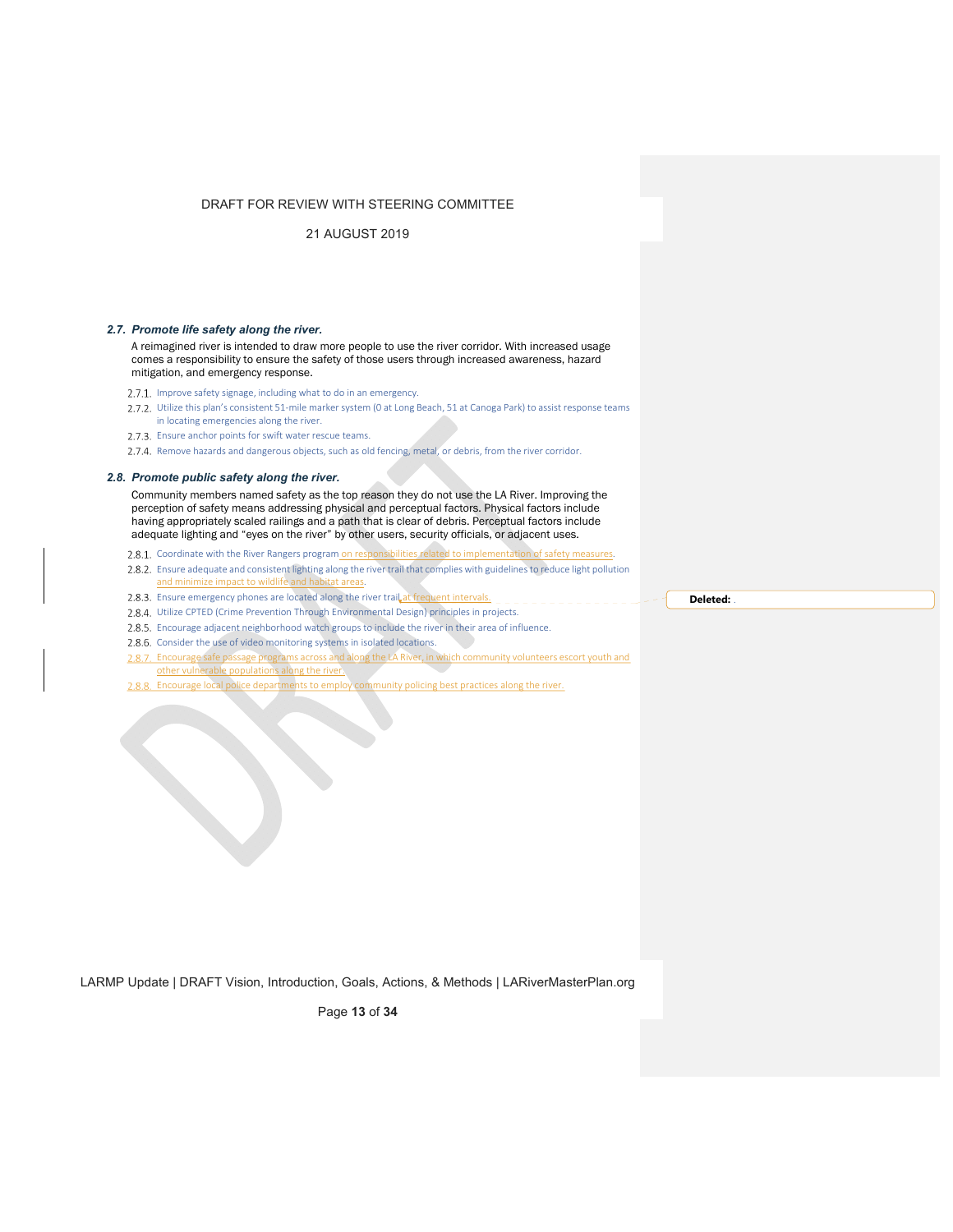21 AUGUST 2019

## **3. Goal: Support healthy, connected ecosystems.**

The LA River watershed sits within one of the world's most diverse Mediterranean biodiversity hotspots and along the Pacific Flyway. Due to urbanization, the region has the largest number of endangered and threatened species and species of special concern in the contiguous 48 states. The river ecosystem has been altered from its historic state, first through agriculture and irrigation and later through channelization. In community meetings and surveys, the issue most important to participants was protecting vulnerable plants and animals, identified as a priority by 52% of participants. Planning and development efforts along the river must create habitat areas large enough to support native ecosystems.

#### *3.1. Increase habitat and ecosystem function along the river corridor.*

Intact ecosystems perform multiple critical services beyond providing habitat for wildlife and adding to public enjoyment. They make air more breathable, water more drinkable, and climate more stable. They help mitigate the negative effects of urban development by filtering and absorbing stormwater, dampening noise pollution, and reducing greenhouse gases. Reports such as the Trust for Public Land's Conservation: An Investment that Pays (2009) have shown that all of these ecological services have economic value, which would be costly for LA County to replace.<sup>2</sup>

- 3.1.1. Prioritize projects that create and improve habitat and ecosystem function. 3.1.2. Collaborate with academic institutions and non-governmental organizations to collect data on ecosystem function
- within the LA River watershed and along the LA River corridor.

and the control of the control of the control of

- 3.1.3. Collaborate with scientific research teams to increase the knowledge available about wildlife along and in the LA River and create species profiles for different sectional conditions along the river.
- 3.1.4. Continue to collaborate with the Regional Water Quality Control Board's environmental flows study to determine habitat opportunities.
- 3.1.5. Consider findings of the LA River Ecosystem Restoration Project in determining habitat opportunities.
- 3.1.6. Where natural soils are degraded, remediate soils to support healthy ecosystems and the development of soil<br>systems that can improve soil moisture retention and plant health. soil systems that incidence soil in that that the incidence soil and the solid moint that the solid moint health.

2 Erica Gies. *Conservation: An Investment that Pays*. The Trust for Public Land. 2009. p. 16. http://cloud.tpl.org/pubs/benefits\_econbenefits\_rpt\_7\_2009.pdf

LARMP Update | DRAFT Vision, Introduction, Goals, Actions, & Methods | LARiverMasterPlan.org

Page **14** of **34**

| elete<br>. |  |
|------------|--|
|            |  |
|            |  |
|            |  |
|            |  |
|            |  |
|            |  |
|            |  |
|            |  |

**Deleted:** as an

**Deleted:** .

**Deleted:** include improvements to

**Deleted:** track

**Deleted: Board Environmental Flows**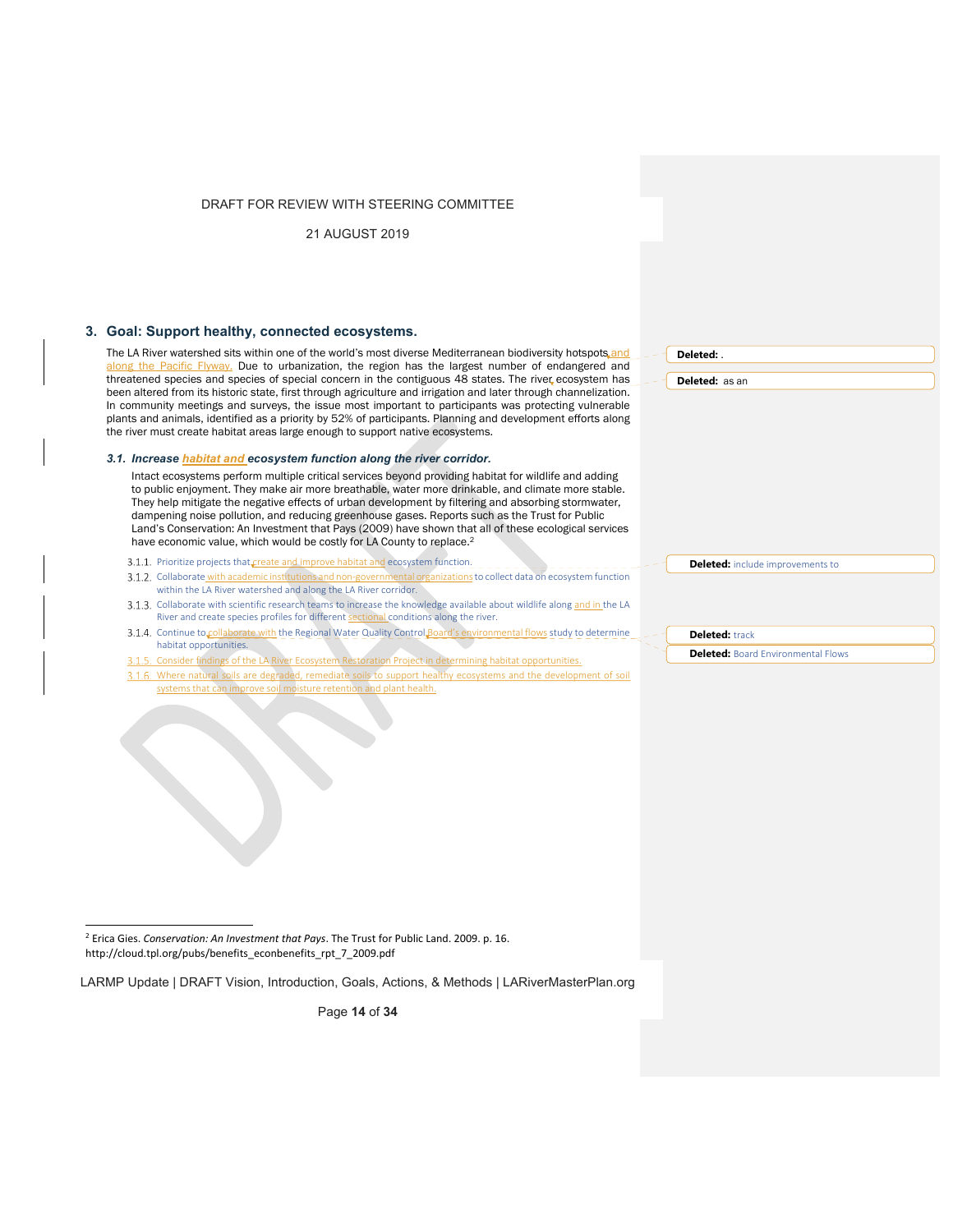21 AUGUST 2019

 $\mathsf{l}$ 

 $\overline{1}$ 

| 3.2. Increase plant species biodiversity and focus on the use of local California native plants in                                                                                                                                                                                                                                                                                                                                                                                                                                                                                                                             |                                 |  |
|--------------------------------------------------------------------------------------------------------------------------------------------------------------------------------------------------------------------------------------------------------------------------------------------------------------------------------------------------------------------------------------------------------------------------------------------------------------------------------------------------------------------------------------------------------------------------------------------------------------------------------|---------------------------------|--|
| and around the river corridor.                                                                                                                                                                                                                                                                                                                                                                                                                                                                                                                                                                                                 |                                 |  |
| Individual plants do not exist in isolation. They exist within the context of other plant species,<br>microclimates, and wildlife, and each has a specific function within the larger ecosystem. The more<br>diversity within an ecosystem, the more robust and resilient it is to changes that affect any individual<br>species. Local native plants are best adapted to local climate and soil conditions, though these<br>conditions may change over time. The Southern California Coastal Water Research Project estimates<br>that up to 95% of Southern California's riparian ecosystems have been destroyed or degraded. |                                 |  |
| 3.2.1. Develop reach specific plant species guidelines related to ecological zones along the river with keystone and<br>indicator species to create native, resilient, and biodiverse ecosystems.                                                                                                                                                                                                                                                                                                                                                                                                                              |                                 |  |
| 3.2.2. Consider long-term trends, such as population growth, climate change, future water regimes, resiliency, and<br>sustainability, to create adaptive and dynamic biodiversity plans that are resilient to the urban context.                                                                                                                                                                                                                                                                                                                                                                                               | <b>Deleted:</b> desirable       |  |
| 3.2.3. Incentivize the creation of nurseries along the river that can supply native plants for new, large river parks.                                                                                                                                                                                                                                                                                                                                                                                                                                                                                                         |                                 |  |
| 3.2.4. Use the LA River Design Guidelines' plant palettes to make the river a planned reserve for plant biodiversity as<br>climate changes.                                                                                                                                                                                                                                                                                                                                                                                                                                                                                    | <b>Deleted: Develop</b>         |  |
| 3.2.5. Actively manage and remove invasive species from the river corridor and adjacent areas utilizing best<br>management practices.                                                                                                                                                                                                                                                                                                                                                                                                                                                                                          | <b>Deleted: that</b>            |  |
| 3.2.6. Utilize locally sourced native seed on projects.                                                                                                                                                                                                                                                                                                                                                                                                                                                                                                                                                                        |                                 |  |
| ensure connectivity between patches. Enhancing and interconnecting urban habitat patches with the<br>larger habitat areas beyond the LA River increases biodiversity and resilience to changing conditions.<br>Connectivity of habitat systems allows for wildlife migration, which will be necessary due to climate<br>change in the coming decades. It is likely that wildlife will need to migrate from the northern Mexican<br>deserts to the California Floristic Province, and the LA River watershed is at the hinge point in this<br>connection.                                                                       |                                 |  |
| 3.3.1. Utilize the river right-of-way to increase habitat areas.                                                                                                                                                                                                                                                                                                                                                                                                                                                                                                                                                               | <b>Deleted:</b> key sections of |  |
| 3.3.2. Create habitat "stepping stone" patches in areas that are densely developed and do not have existing significant<br>ecosystem functions.                                                                                                                                                                                                                                                                                                                                                                                                                                                                                | <b>Deleted:</b> corridor itself |  |
| 3.3.3. Promote the creation of linkages between upland and riparian ecosystems and between the river and its<br>tributaries.                                                                                                                                                                                                                                                                                                                                                                                                                                                                                                   |                                 |  |
| 3.3.4. Promote the creation of vegetated buffers at the edges of existing significant habitat areas as well as between<br>habitat areas and vehicular areas.                                                                                                                                                                                                                                                                                                                                                                                                                                                                   |                                 |  |
| 3.3.5. Protect and enhance existing native, resilient, and biodiverse ecosystems (Plant communities are defined in the<br>LA River Design Guidelines).                                                                                                                                                                                                                                                                                                                                                                                                                                                                         |                                 |  |
| 3.3.6. Support, in parallel with regional efforts, a reach specific regime for low flows in the river that contributes to<br>ecological function.                                                                                                                                                                                                                                                                                                                                                                                                                                                                              |                                 |  |
| 3.3.7. Where possible, plant a continuous greenway of trees for increased cooling, forage, and roosting and nesting<br>habitat.                                                                                                                                                                                                                                                                                                                                                                                                                                                                                                |                                 |  |
|                                                                                                                                                                                                                                                                                                                                                                                                                                                                                                                                                                                                                                |                                 |  |

LARMP Update | DRAFT Vision, Introduction, Goals, Actions, & Methods | LARiverMasterPlan.org

Page **15** of **34**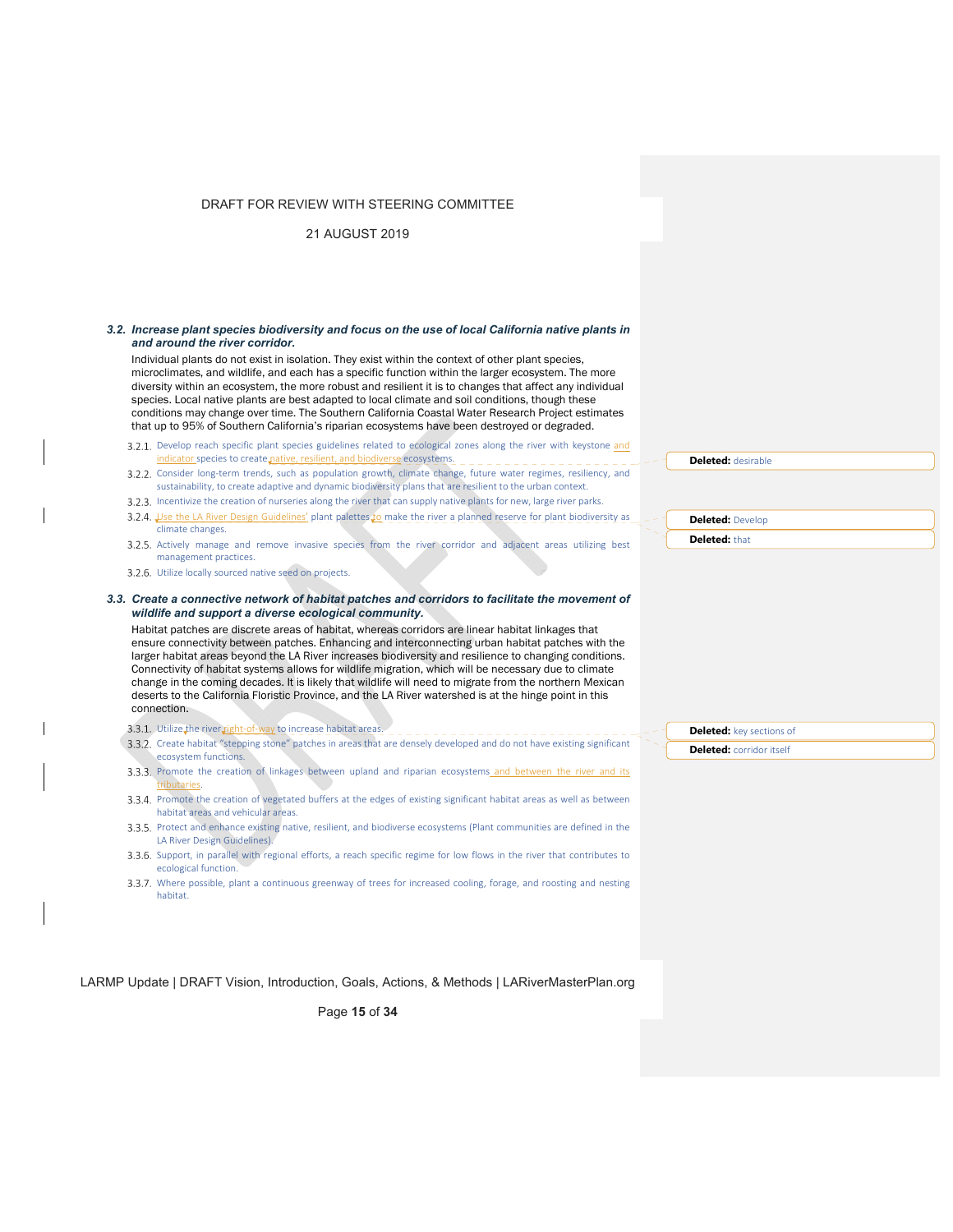21 AUGUST 2019

#### *3.4. Encourage cities along the river to adopt sustainability strategies.*

Adopting sustainability strategies that encourage the use of best practices in the construction, maintenance, and operation of public projects can decrease a city's environmental footprint, reduce long-term costs, and improve the relationships between buildings and their surrounding environments. In addition to realizing these benefits, sustainability certification (such as LEED or ENVISION) and even the pursuit of certification, can help to raise public awareness of environmental and sustainability issues.

- 3.4.1. Provide technical assistance to cities seeking to develop or improve sustainability or climate plans.
- Encourage cities to require LEED certification, ENVISION, SITES, or comparable standards, for public projects.
- 3.4.3. Encourage cities to utilize nature-based approaches to projects.

3.4.4. Encourage cities to adopt stream protection ordinances that set guidelines and restrictions for development in the river 1% annual chance floodplain.

*3.5. Use environmentally responsible practices for operations and maintenance of the river channel and adjacent lands.* 

Healthy, connected urban ecosystems rely not just on large physical investments but on more regular operations and maintenance practices. Environmentally friendly practices and products are widely available today. However, their application often differs from the use of their traditional counterparts, highlighting the need for additional training.

3.5.1. Train maintenance staff to work with native ecosystems and native plants.

- 3.5.2. Collaborate with local educational institutions to provide vocational training related to native ecosystem and native plant maintenance.
- Ensure pest management and vector control is incorporated early during project development and coordinated with the Greater LA County Vector Control District.
- 3.5.4. Adopt Integrated Pest Management (IPM).
- 3.5.5. Limit pollution through the use of zero emission maintenance equipment.
- 3.5.6. Support water conservation strategies within the channel to balance water supply needs between municipalities, ecosystems, and recreation.
- 3.5.7. Eliminate the use of chemical herbicides in operations and maintenance.
- 5.8. Follow best management practices in sediment and vegetation management.

*3.6. Use the river corridor as a living laboratory where ongoing innovation is encouraged.*  Due to the broad range of conditions along the LA River, it is an ideal place to test varied ecosystem strategies. If proven successful, these strategies could be employed along the river, on other riparian corridors in LA County, or across the county.

- 3.6.1. Use pilot projects to promote innovation, such as methods for localized air pollution mitigation, renewable power generation, natural solutions to water quality and runoff attenuation, increasing plant biodiversity, monitoring native plants and wildlife, light pollution reduction, invasive species management, and the production of native plants and wildlife, light pollution reduction, invasive species management, and the production of sustainable local resources.
- 3.6.2. Recognize exemplary projects along the LA River and watershed through the LA County Green Leadership Awards Program.

LARMP Update | DRAFT Vision, Introduction, Goals, Actions, & Methods | LARiverMasterPlan.org

Page **16** of **34**

**Deleted:** .

**Deleted:** <#>Support the development of soil systems that can improve soil moisture retention and plant health. ¶

**Deleted:** <#>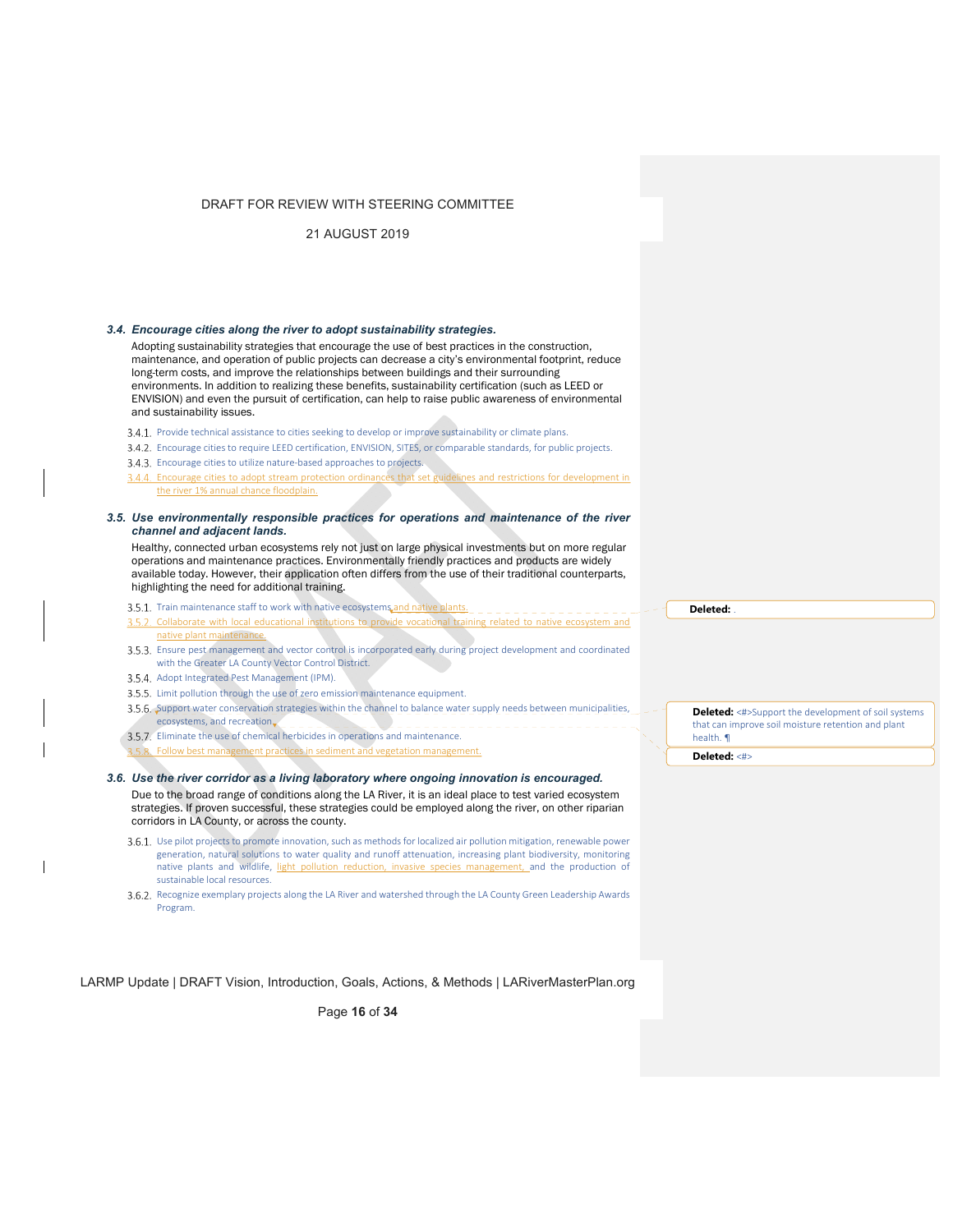21 AUGUST 2019

## **4. Enhance opportunities for equitable access to the river corridor.**

Today, ease and availability of access to trails along the LA River is highly variable. About 90 access points connect people to trails that serve 30 of the river's 51 miles. Yet, only one-third of these access points have signs and only 70% connect to sidewalks. Many access points are well served by bus, but only two Metro rail stops fall within a half mile of an access point to the river. It is therefore not surprising that not knowing where to go was among the top five reasons people who participated in community meetings and surveys cited for not visiting the LA River. The LA River is intended to be a resource for use by all of LA County, and to be a resource the river must be accessible and usable.

#### *4.1. Create welcoming access points and gateways to the LA River and LA River Trail to optimize physical access along its length, on both sides.*

Along parts of the river that currently have trails, only about a third of access points have signs, less than two thirds appear to be ADA accessible, less than half connect to bridges that allow access to both sides of the river, and one in ten are just user-created holes in fences. Together, these conditions obscure, limit, and impede access to the LA River Trail. All access points should be welcoming so that potential users are drawn to and feel welcome to use the river.

4.1.1. Make the river trail and gateways universally accessible and inclusive.

4.1.2. Prioritize access for areas with limited access or areas that need improvements to existing access points.

4.1.3. Prioritize access near major destinations, including schools, libraries, parks, transit stops, and job centers.

4.1.4. Encourage the development of safe routes to the river.

4.1.5. Purchase or establish easements adjacent to the river to create ac

LARMP Update | DRAFT Vision, Introduction, Goals, Actions, & Methods | LARiverMasterPlan.org

Page **17** of **34**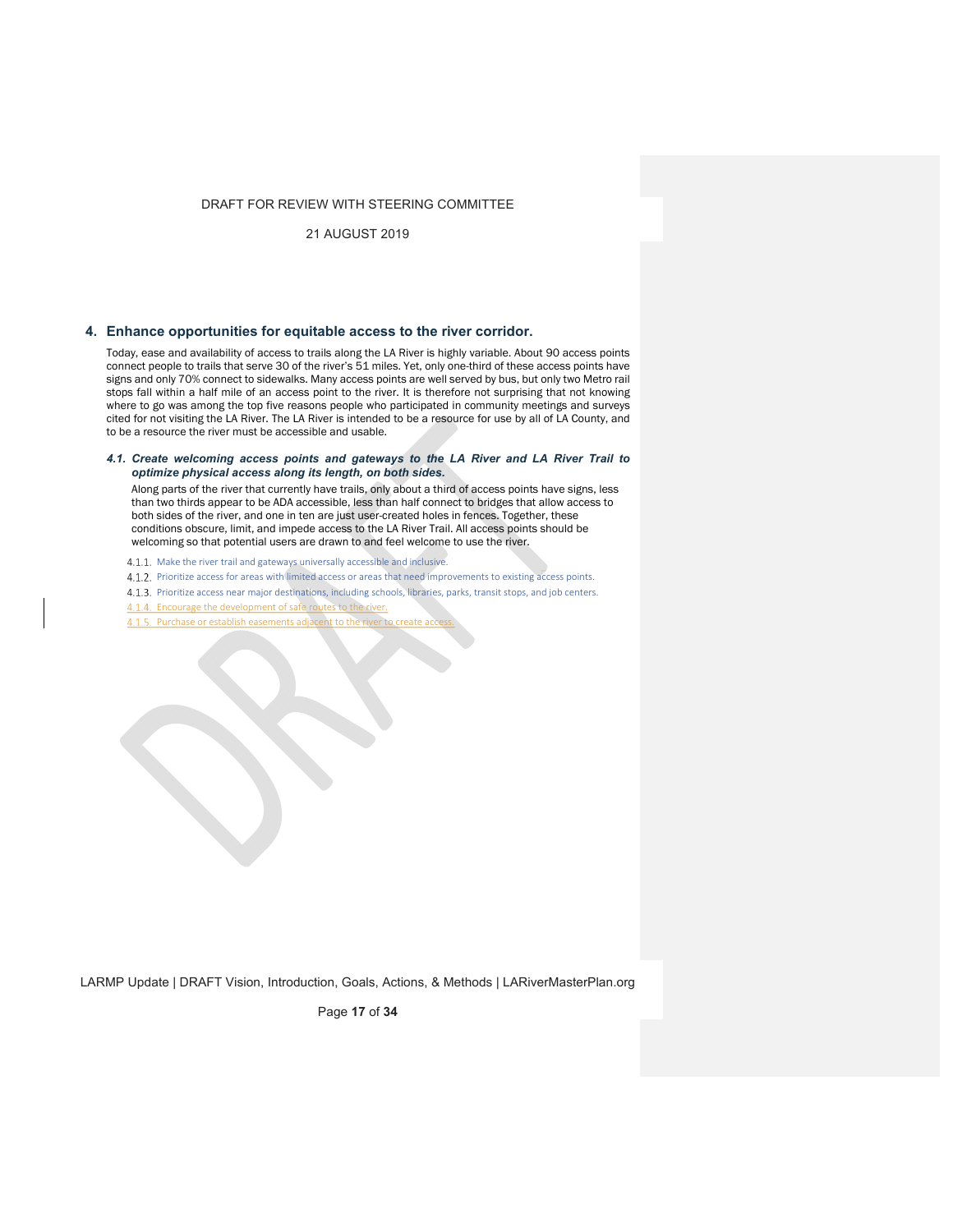21 AUGUST 2019

#### *4.2. Increase safe transportation routes to the river.*

Ensuring that there are clear, safe connections from neighborhoods to the LA River makes nearby neighbors more likely to use the river and, by extension, the broader LA County network of parks and trails that the river connects to. The ease and quality of these connections is important because impressions of traveling to and from the river can influence the entire river experience. Current research by scholars such as Dr. Richard Jackson of the University of California at Los Angeles and Dr. William Sullivan of the University of Illinois at Urbana-Champaign indicates a relationship between parks and health.3,4,5 Increasing overall acres of park land and access to parks can positively benefit communities by reducing rates of preventable diseases such as diabetes and obesity.

4.2.1. Coordinate with LA County transportation plans, including Vision Zero, the Bicycle Master Plan, Metro plans, municipally adopted transportation plans, and the Step by Step Pedestrian Plan.

- 4.2.2. Provide pedestrian and bicycle connections across the river every half-mile.
- 4.2.3. Require all new pedestrian or road bridges over the river to provide pedestrian and bicycle access to the river trail.
- 4.2.4. Provide continuous pathways between the river and nearby recreation spaces.
- 4.2.5. Encourage cities to adopt complete streets policies to better connect neighborhoods to the river. 4.2.6. Increase the extent of multi-use trails that connect to the river with separate paths for active transport,
- pedestrians, and equestrians.
- 4.2.7. Coordinate with transportation agencies to enhance public transit to and along the river.
- 4.2.8. Coordinate with transportation planning to encourage transit lines that cross the river to have stops that provide access to the river trail.
- Promote the use of public transportation to get to and from the river trail. Develop informational materials and signage that highlight the river as an alternative to other modes of transportation to major job centers and destinations.

5 Jiang, B., Zhang, T., & Sullivan, W.C. (2015). Healthy Cities; Mechanisms and research questions regarding the impacts of urban green landscapes on public health and well-being. Landscape Architecture Frontiers, 3 (1), p. 24-35. Published in Mandarin and English.

LARMP Update | DRAFT Vision, Introduction, Goals, Actions, & Methods | LARiverMasterPlan.org

Page **18** of **34**

**Deleted:** planning

**Deleted:** connect

 3 Rahman T,Cushing RA, Jackson RJ Contributions of built environment to childhood obesity. The Mount Sinai journal of medicine, New York. 2011; 78(1): 49-57.

<sup>4</sup> Dannenberg AL, Jackson RJ, Frumkin H, Schieber RA, Pratt M, Kochtitzky C, Tilson HH, The Impact of Community Design and Land-Use Choices on Public Health: A Scientific Research Agenda, American Journal of Public Health. 2003; 93(9): 1500-8.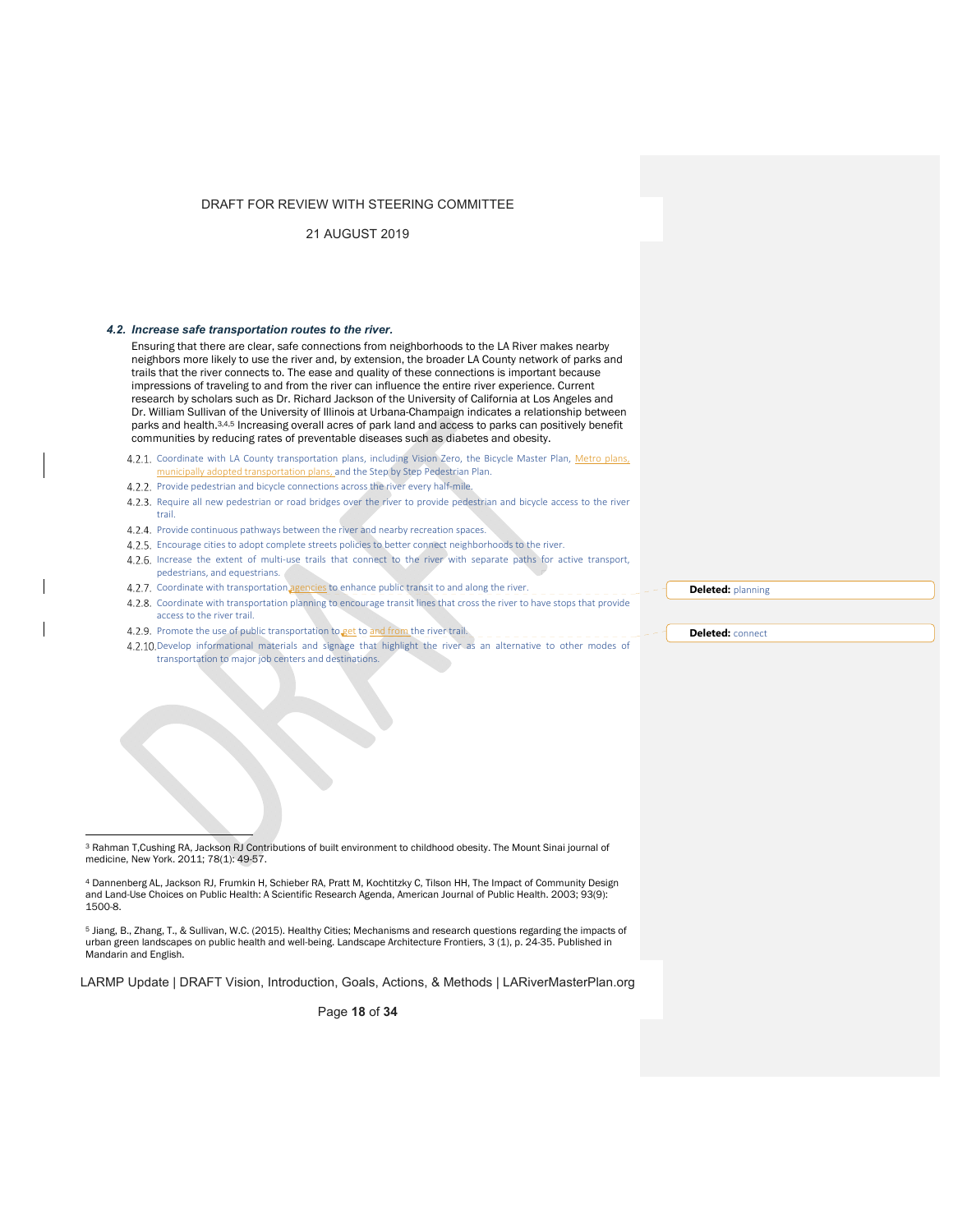21 AUGUST 2019

# **5. Goal: Embrace and enhance opportunities for arts and culture.**

The LA River has long been at the cultural and historical heart of Los Angeles. From its first local tribes to the many neighborhoods it runs through today, the river has always been a valued community resource. LA County has the opportunity to advance culture, arts, and creativity throughout the county by reco fostering, and preserving the rich tangible and lived cultural heritage along the LA River corridor. The river presents an opportunity to incubate new talent among the next generation of cultural practitioners, and to create new cultural opportunities, experiences, and spaces where the arts—including permanent, temporary, and socially based practices of art and design—can flourish and be shared. As a local cultural resource with global influence and stature, the LA River corridor can be a major destination that draws residents and tourists alike, that promotes the equitable inclusion of LA County's diverse cultural sector, and that is responsive to the needs of the local communities through

*5.1. Develop a comprehensive 51-mile arts and culture corridor along the river that is placebased, community driven, and globally significant.* 

The LA River corridor offers a unique opportunity to create the longest continuous corridor of arts and culture in LA County. Not only does this 51-mile corridor provide a place to reflect each unique community along its banks through arts and culture, it provides a place to bring these diverse communities together and celebrate their similarities and differences. The corridor has potential to be a major cultural destination that is also locally rooted in equitable access to cultural infrastructure.

- 5.1.1. Site permanent civic art, temporary art installations, cultural amenities, cultural facilities, and cultural facilities along the river that are responsive to community strengths, needs, and identity.
- Encourage incubation of diverse talent through commissions for local as well as regional and national artists and cultural organizations.
- 5.1.3. Identify reliable funding for civic art and cultural projects along the river, encourage coordination of municipal public art programs, and encourage percent for art programs where they are not in place.
- 5.1.4. Support operations and maintenance of existing cultural and arts assets along the LA River corridor to ensure optimal long‐term viability of assets.
- 5.1.5. Provide workforce training to maintain culture- and arts-based projects.
- 5.1.6. Prioritize the use of local narratives of past and present in interpretive materials, including signage, environmental graphics, functional art, curricula, cultural markers, and educational displays.

#### **Deleted: local**

**Deleted:** history since

**Deleted:** founding, when Indigenous and Spanish cultures relied on…

**Deleted:** as a

**Deleted:** While some historical structures remain, other histories have been lost and deserve to be recovered and retold. The river should also reflect the diversity of its neighboring cultures, communities and organizations, and include the provision of space for cultural uses along its course. As an iconic part of the Los Angeles County landscape, the LA River has long captured the imagination of photographers, painters, and other artists as well. Its banks have been used to host performances and collaborative art, as a projection screen, and as a canvas, with at least two dozen feature films having used the river as a backdrop.

**Deleted:** be at the forefront of creating high quality **Deleted:** and

**Deleted:** that support the adaptation of an industrial landscape…

**Deleted:** flood channel into

**Deleted:** cultural

**Deleted:** tourist

**Deleted:** and

**Deleted:** where appropriate

**Deleted:** Secure

LARMP Update | DRAFT Vision, Introduction, Goals, Actions, & Methods | LARiverMasterPlan.org

Page **19** of **34**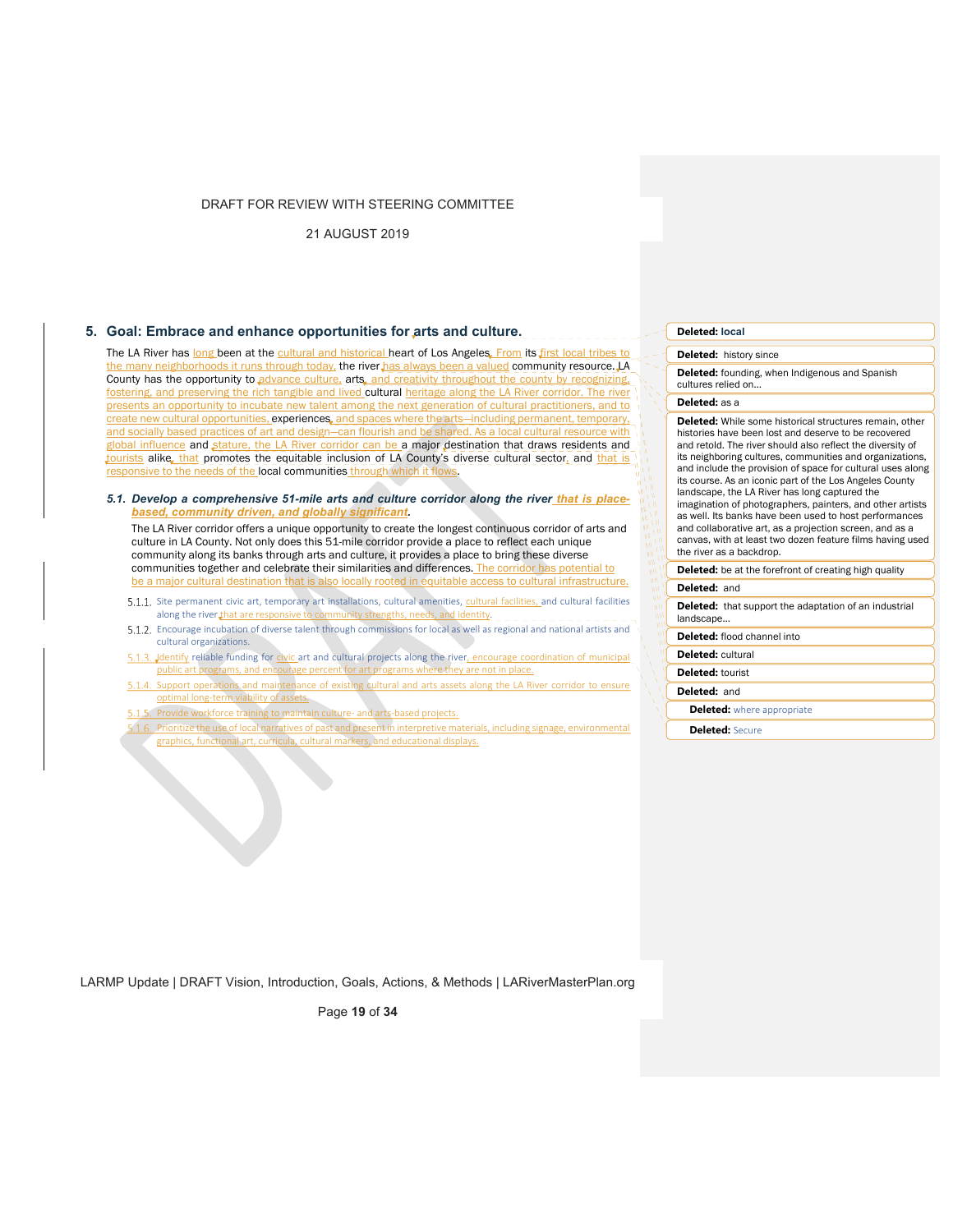21 AUGUST 2019

## *5.2. Identify and activate cultural assets along the LA River corridor.*

A community's cultural assets contribute to its creativity, traditions, robustness, and vitality and can act as both resources and opportunities. Cultural assets can be material, ephemeral, and even spiritual. They include buildings, sites, and objects holding local and national cultural significance; people, places, events, and organizations recognized as cultural anchors within a specific community; and stories that are powerful enough to bind people together in a place over time. Making cultural assets visible and acknowledging them is a key element in sustaining livable communities.

5.2.1. Create a methodology for understanding existing cultural assets in collaboration with community members. 5.2.2. Work with community partners and creative strategists on cultural asset mapping activities in neighborhoods where there is limited existing data.

- 5.2.3. Continue asset mapping along the 51 miles of the LA River Corridor after pilot project completion.
- 5.2.4. Conduct community training in the tools and strategies for documenting cultural assets through methods including interviews, photography, mapping, and video.
- 5.2.5. Share ongoing asset mapping on the LA County Department of Arts and Culture website, and help reaffirm and build the LA River community as a vital and growing County resource.

#### *5.3. Integrate artists, cultural organizations, and community members in planning processes and project development along the river.*

The most effective way to integrate more local arts and culture into the LA River corridor is to have meaningful, ongoing engagement with those who are already deeply embedded in the arts and culture communities. Their voices help create and shape new opportunities along the river.

E.3.1. Engage artists at the beginning of planning processes, and allow for open-ended exploration to determine how design, arts, and culture can be fully integrated into projects.

- 5.3.2. Use both quantitative and qualitative data in planning arts and cultural activities along the river.
- 5.3.3. Incorporate artists and cultural practitioners in design processes, including signage, interpretive materials, and street furniture.
- Incentivize projects that acknowledge, represent, and preserve cultural heritage and cultural assets and that include local craftspersons and artisans in riverside projects.
- 3.5. Prioritize cultural equity and inclusion in decision-making, investments, and strategies for implementation.

# **Deleted:** should

**Deleted:** , rather than react to,

**Deleted:** <#>Create a framework for arts and cultural asset mapping to identify preliminary resources and opportunities along the 51 miles of the LA River.¶ <#>Share, monitor, and cultivate the asset mapping on the LA County Department of Arts and Culture website, and help reaffirm and build the LA River community as a vital and growing county resource.¶

LARMP Update | DRAFT Vision, Introduction, Goals, Actions, & Methods | LARiverMasterPlan.org

Page **20** of **34**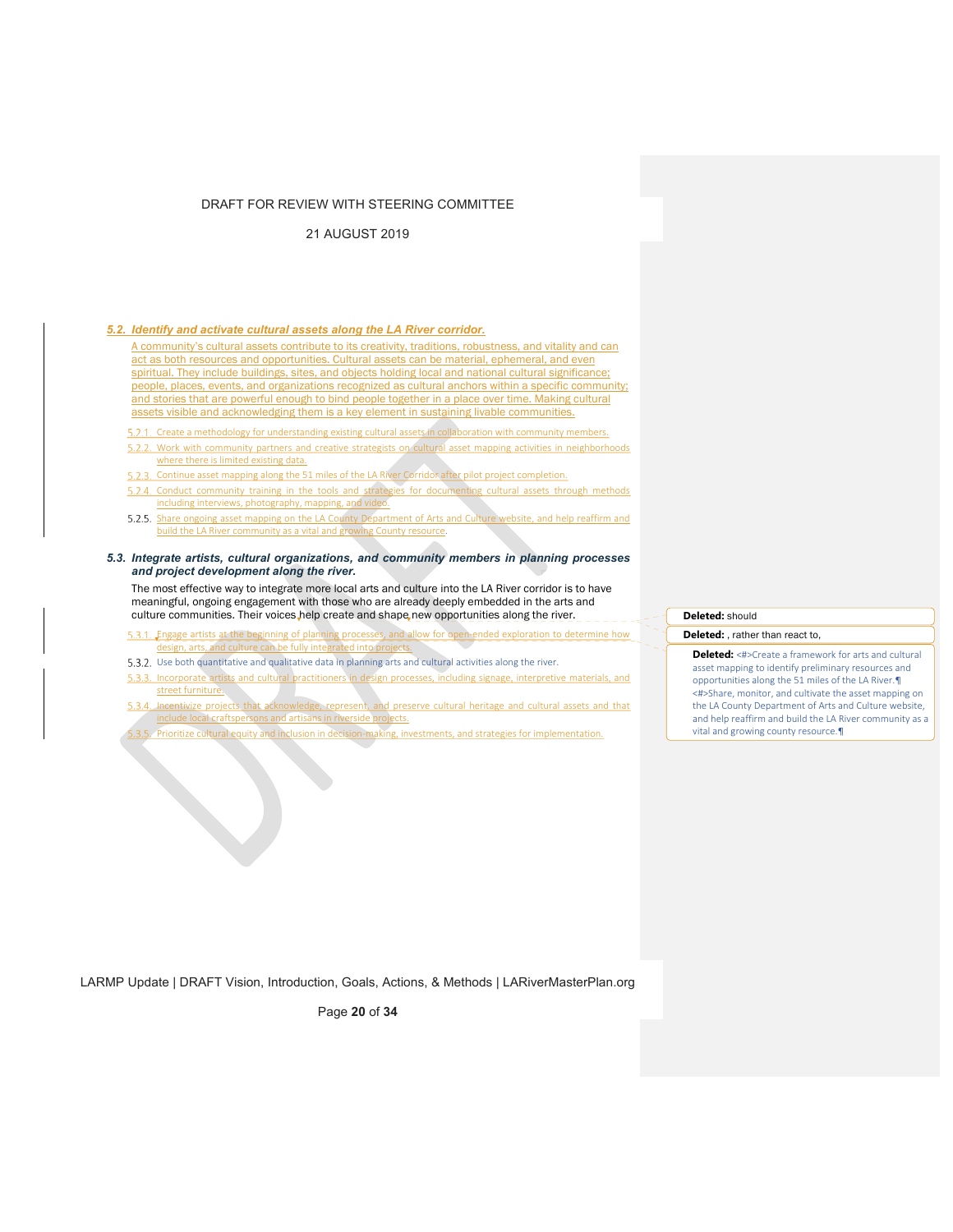21 AUGUST 2019

| 5.4. Galvanize and activate the LA River cultural identity through arts and culture. |  |  |  |  |
|--------------------------------------------------------------------------------------|--|--|--|--|
|                                                                                      |  |  |  |  |

Raising awareness of existing and potential uses of the river for arts and culture will make the LA River a more vibrant part of LA County's cultural experiences. Providing a platform for arts and cultural activities will activate the civic space, provide opportunities for local communities and visitors to engage with the river, and support participation in cultural life, which is a hallmark of thriving communities.

- Activate the LA River by providing resources, grants, and other ongoing opportunities for cultural activities, gatherings, festivals, art, and performance along the river.
- 5.4.2. Support community‐based cultural and arts organizations along the river, and actively promote river spaces to ocal groups and communities as available for their use.
- 5.4.3. Integrate civic art commissions and community engagement into the design criteria of the river corridor, including interpretive signage, cultural markers, interactive displays and other media, functional art, cultural amenities, and cultural facilities.

## *5.5. Streamline permitting processes for artwork and cultural activities along the river.*

Since the US Army Corps of Engineers and the LA County Flood Control District each have different permitting requirements, permit seekers today must be knowledgeable about the regulations along the river to obtain a permit. Where one of these public entities holds an easement on otherwise publicly or privately-owned property in the corridor, the permit seeker must also seek<br>permission from the property owner. A streamlined permitting process will encourage more amlined permitting process will encourage more widespread use of the river as a location for artwork and cultural activities.

- 5.5.1. Simplify permitting for permanent art along the river.
- 5.5.2. Simplify permitting for holding events and performances along the river.
- 5.5.3. Encourage the creation of an affordable permitting pathway, which allows for community-based participants to more easily access the river.

**Deleted:** Making the LA River a more vibrant part of LA County culture will require more proactively raising

**Deleted:** river **Deleted:** creating **Deleted:** arts and

**Deleted:** Permitting for events within the LA River corridor is currently complicated. Because

**Deleted:** know who owns or manages

**Deleted:** stretch of

**Deleted:** where they intend

**Deleted:** hold their event. In some locations, where **Deleted:** Permitting should not be so cumbersome as

to deter…

LARMP Update | DRAFT Vision, Introduction, Goals, Actions, & Methods | LARiverMasterPlan.org

Page **21** of **34**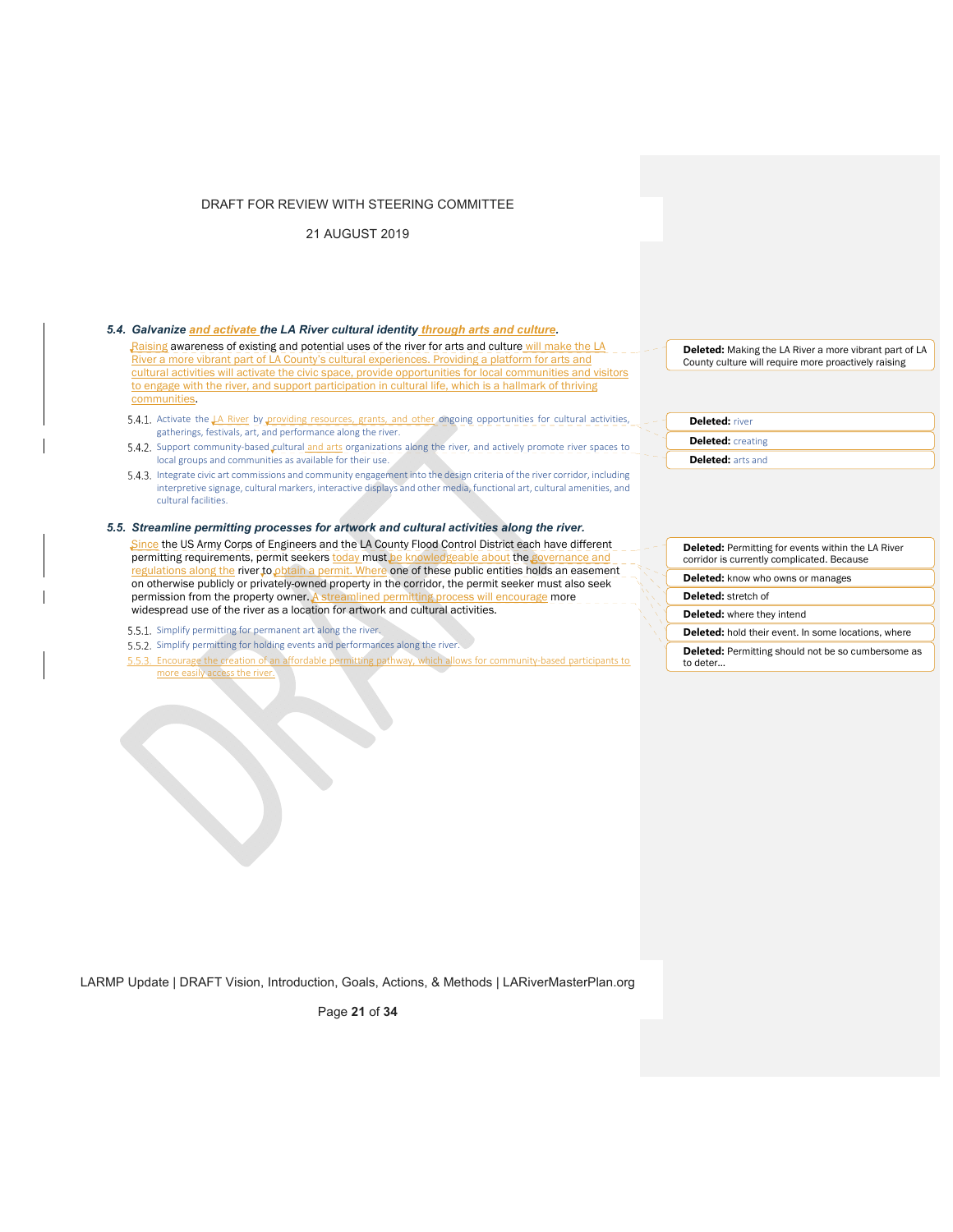21 AUGUST 2019

## **6. Goal: Address potential adverse impacts to housing affordability and people experiencing homelessness.**

Since 2000, LA County residents have been paying more for housing. The median owner-occupied home value has gone up by over 50%, from \$298,800 to \$465,900 between 2000 and 2016 (in 2016 dollars). Among renters, the percentage of household income spent on housing went up from 28 to 35% in the same time period. About a third (32%) of renters in the county are severely rent burdened, meaning they spend more than half of their income on rent. As the affordable housing shortfall has risen, so has the number of people experiencing homelessness, which now exceeds 50,000 people across LA County. Approximately 7,000 persons experiencing homelessness are living in neighborhoods adjacent to the river. As the LA River moves toward the vision of becoming 51 miles of connected open space, it is critical to consider how this vision will impact housing and homelessness. With the goal of increasing parks and open space, there is potential to negatively impact housing affordability. It is therefore important to proactively implement a meaningful strategy for preventing displacement and ensuring continuing affordability of housing in river adjacent communities. It is possible to improve neighborhoods without causing negative effects of gentrification.

*6.1. Create an ongoing forum for the coordination of housing and community stabilization strategies along the river.* 

Ensuring that river improvements strengthen communities without contributing to already intense housing affordability challenges requires a complex balancing act and the best strategies are likely to change. LA County needs ongoing input from impacted communities in order to help guide the evolution of this strategy over time.

6.1.1. Establish an LA River Housing Affordability Task Force that includes representatives from the County and river adjacent cities, as well as key community stakeholders, including affordable housing advocates and representatives of communities directly experiencing displacement. Provide funding for staffing or consultants to support the Task Force.

LARMP Update | DRAFT Vision, Introduction, Goals, Actions, & Methods | LARiverMasterPlan.org

Page **22** of **34**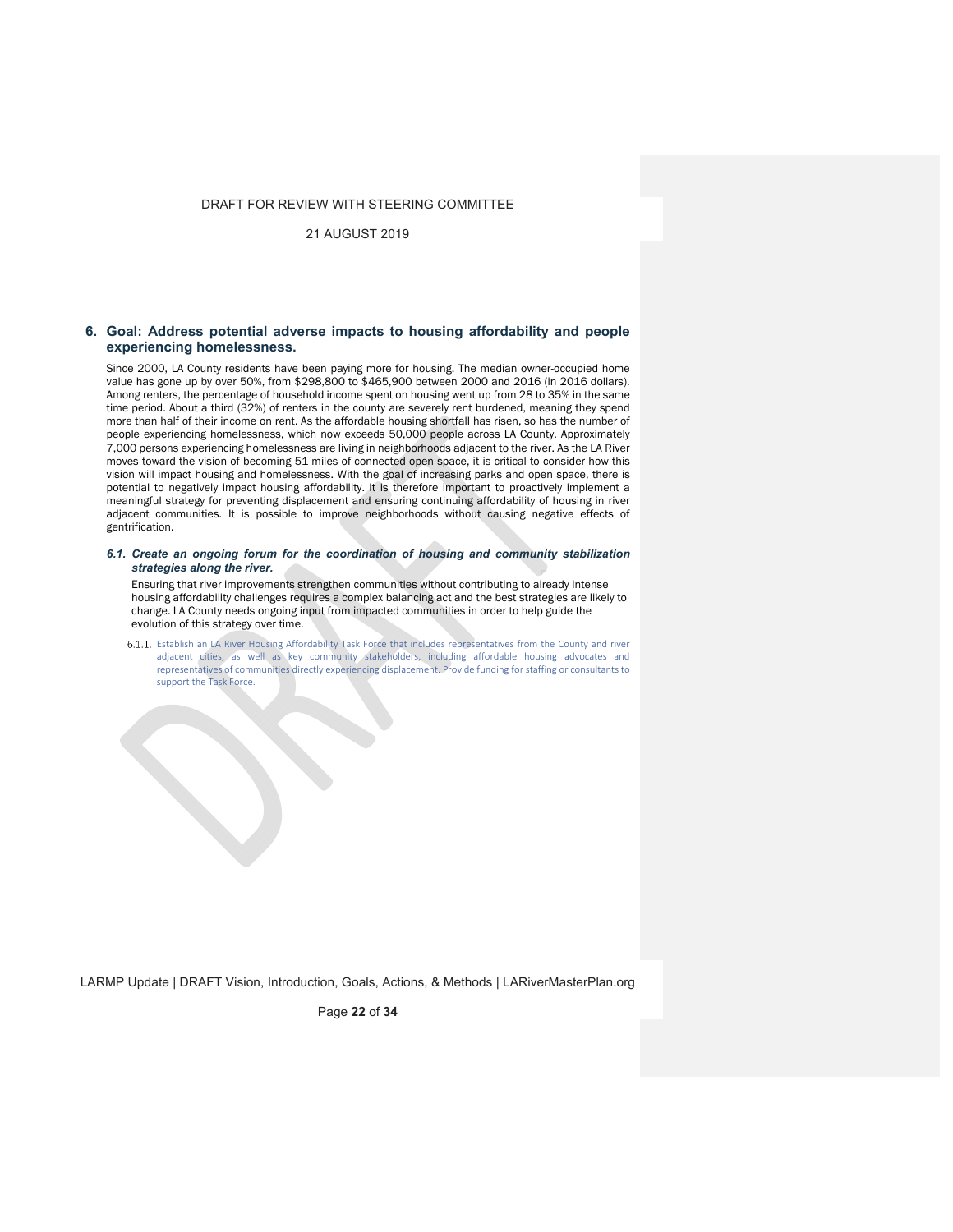## 21 AUGUST 2019

#### *6.2. Require a housing impact assessment be completed as part of the planning for all sizable river improvement projects.*

A housing impact assessment is a tool for quantifying how a project might affect nearby housing prices or rents. By conducting such an assessment during the planning phase of a project, proactive steps can be taken in proportion to the projected impact to mitigate adverse effects on housing affordability and the risk of displacement.

6.2.1. Develop an assessment tool to evaluate whether projects are likely to significantly impact housing affordability.

- 6.2.2. Prior to committing County resources to river projects or approving permits that impact the river right-of-way, require completion of a concise assessment of affordable housing needs and opportunities. The extent of analysis required should vary depending on the scale of the river project, but each assessment should include:
	- an analysis of the potential impact of the proposed project on housing affordability and displacement.
	- a summary of existing affordable housing programs and projects serving the community including any existing affordable housing developments with affordability restrictions scheduled to expire.
	- a 'community roadblock analysis' which identifies local barriers to approval of supportive housing in the surrounding community.
	- an analysis of the existing stock of currently unsubsidized but affordable market rate rental housing in the area surrounding the project.
	- a list of specific sites which could be appropriate for development of supportive housing for persons experiencing homelessness.
	- an affordable and supportive housing strategy outline tailored to the local needs and opportunities.

#### *6.3. Increase units of affordable housing within one mile of the river.*

The most effective way to mitigate adverse effects on housing affordability is to increase the supply of affordable housing or preserve existing affordable housing. By investing in more housing units with restricted rents near the river we can help ensure that river adjacent communities remain income diverse even as the river improves.

- Encourage a mix of supportive housing, affordable rental, and affordable homeownership units in both new construction and preservation buildings.
- 6.3.2. Expand the LA County Community Development Commission's Home Ownership Program (HOP) to provide additional affordable homeownership opportunities in river adjacent communities.
- 6.3.3. Designate river adjacent communities at risk of increased displacement as priority areas for County affordable housing investment.
- 6.3.4. Publicly report on the progress toward this goal annually through the LA River Housing Affordability Task Force.

LARMP Update | DRAFT Vision, Introduction, Goals, Actions, & Methods | LARiverMasterPlan.org

Page **23** of **34**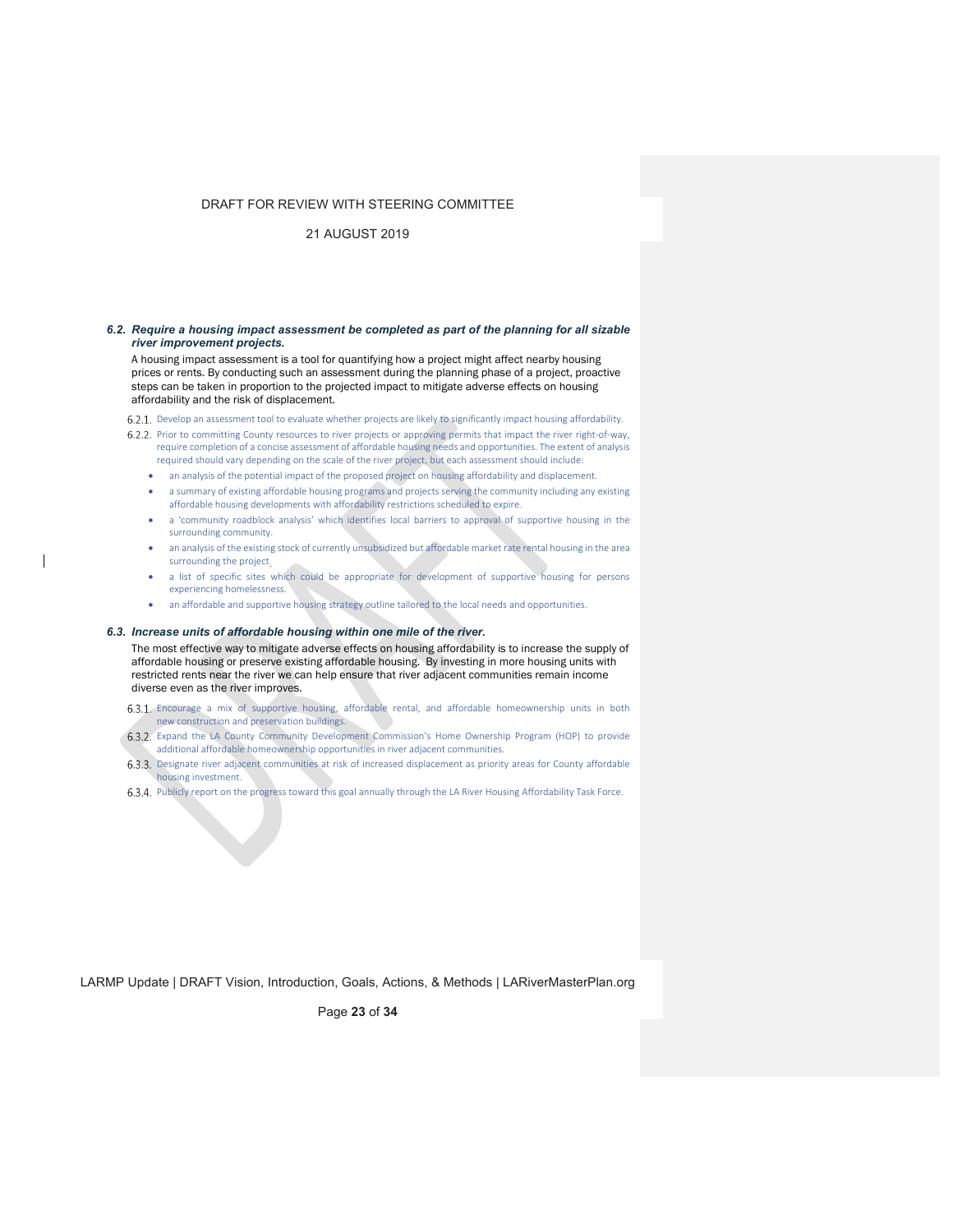21 AUGUST 2019

#### *6.4. Develop an affordable housing land bank authority, land acquisition loan fund, or similar organization to strategically purchase land in proximity to the river and hold it for future development as affordable housing or permanent supportive housing.*

The primary obstacle to building new affordable housing and permanent supportive housing is the lack of available land on which to build it. LA County is largely built out, with few vacant properties and relatively high property values. A land bank authority or similar organization that is specifically tasked with assembling development parcels could lower the barrier to creating new affordable housing.

- 6.4.1. Commission a study to identify all public agency owned land within one mile of the LA River and identify surplus or underutilized sites appropriate for development of affordable or supportive housing, including sites where housing could be collocated with other uses.
- 6.4.2. Designate and fund a single land bank or similar entity within county government or an outside partner to:
	- coordinate site acquisition and financing river‐wide.
	- Initially target land acquisition efforts largely (but not exclusively) in areas identified as facing the greatest risk of displacement.
	- Partner with local agencies and community‐based organizations to manage community planning processes to identify local priorities for development in each area.
	- Manage RFPs or other public process for selecting housing developers for disposition or joint development projects.
	- Transfer ownership of land to local nonprofit housing providers, or other long‐term owners when sufficient local capacity exists.
	- Recapture land purchase funds for reuse in future sites to the extent possible.

## *6.5. Secure funding for affordable housing in parallel with funding for river projects.*

With the understanding that housing affordability is a priority concern throughout LA County, it is imperative that, in conjunction with the results of housing impact assessment, any projected adverse effects on housing affordability caused by a planned river project be mitigated in lock step with the project's progression. This requires that funding for housing be available up front, while steps can still be taken to preserve affordability. Waiting until a project is in progress or complete to address housing affordability would mean confronting an exacerbated problem, which is likely to be even more costly in the long term.

- 6.5.1. As new financing tools are created to fund river improvements, set aside a portion of funding to support land acquisition and affordable housing whenever possible. While many infrastructure financing sources will not allow use for affordable housing, using a portion of river specific funding for housing, when possible, can leverage additional affordable housing financing and expand the amount of affordable housing built adjacent to the river.
- 6.5.2. Commission a study of the potential for an affordable housing specific tax increment financing tool as a means of significantly expanding funding for affordable housing along the river by capturing a small share of future growth in property tax revenue exclusively for affordable housing.
- Leverage existing housing subsidies to finance permanent supportive housing for people formerly experiencing homelessness on key sites adjacent to the river.
- 6.5.4. Require all residential projects with a commitment of County resources, such as funding or land, to set aside at least 25% of the units to be affordable to extremely low, very low, and low‐income households.

LARMP Update | DRAFT Vision, Introduction, Goals, Actions, & Methods | LARiverMasterPlan.org

Page **24** of **34**

**Deleted:** *along*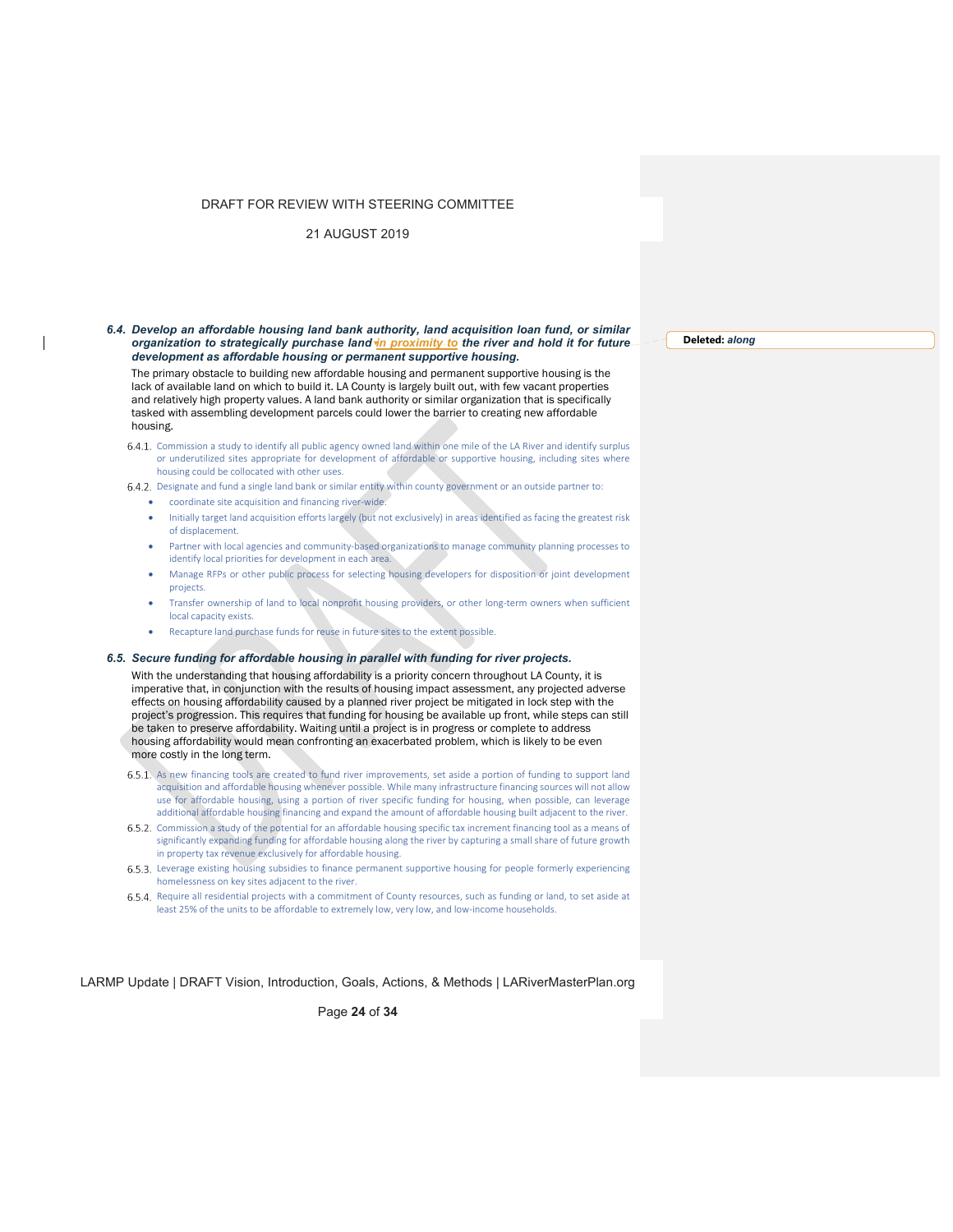## 21 AUGUST 2019

#### *6.6. Incentivize stronger tenant protection policies along the river.*

While many river adjacent communities operate affordable housing programs, few communities have strong tenant protections. Such policies seek to prevent tenants from being evicted outright or through unaffordable rent increases. When low-income families are evicted, they often have no other options and it is common for people to experience homelessness.

- 6.6.1. Develop resources to expand tenant education and counseling, and inform tenants living adjacent to river improvement projects about the availability of counseling services, including those available through LA County Department of Consumer and Business Affairs.
- 6.6.2. Develop resources and provide technical assistance to encourage cities to adopt stronger tenant protection policies, including rent stabilization and just cause for evictions.
- Fund a grant program to provide staffing support to community‐based organizations in high‐risk communities to conduct direct outreach and counseling to tenants at risk of displacement.
- 6.6.4. Expand County funding for eviction legal defense services for tenants, and target this resource to areas of the county (including many river adjacent communities) likely to experience concentrated displacement.
- 6.6.5. Prioritize river investment programs in communities that have established tenant protections.

#### *6.7. Support persons experiencing homelessness along the river by coordinating outreach and by building new permanent supportive housing.*

Permanent supportive housing is housing coupled with a range of supportive services, with no time limit as long as tenants meet certain basic obligations, such as paying rent. LA County has a coordinated entry system that serves as a single point of entry to connect people with housing needs to a variety of housing providers. Continued coordination among the web of organizations that perform outreach or provide permanent supportive housing is paramount.

- 6.7.1. Identify sites for permanent supportive housing within 1 mile of the river.
- 6.7.2. Coordinate and support existing efforts to provide temporary and interim supportive housing until the implementation of permanent solutions.
- 6.7.3. Coordinate and support existing efforts of the County's coordinated homeless outreach system and their work along the LA River.
- 6.7.4. Connect persons living in or near the river to the coordinated entry system for access to housing opportunities for which they are eligible
- 6.7.5. Build on the platform provided through Measure H to support more local cities in developing proactive homeless support programs and policies.

LARMP Update | DRAFT Vision, Introduction, Goals, Actions, & Methods | LARiverMasterPlan.org

Page **25** of **34**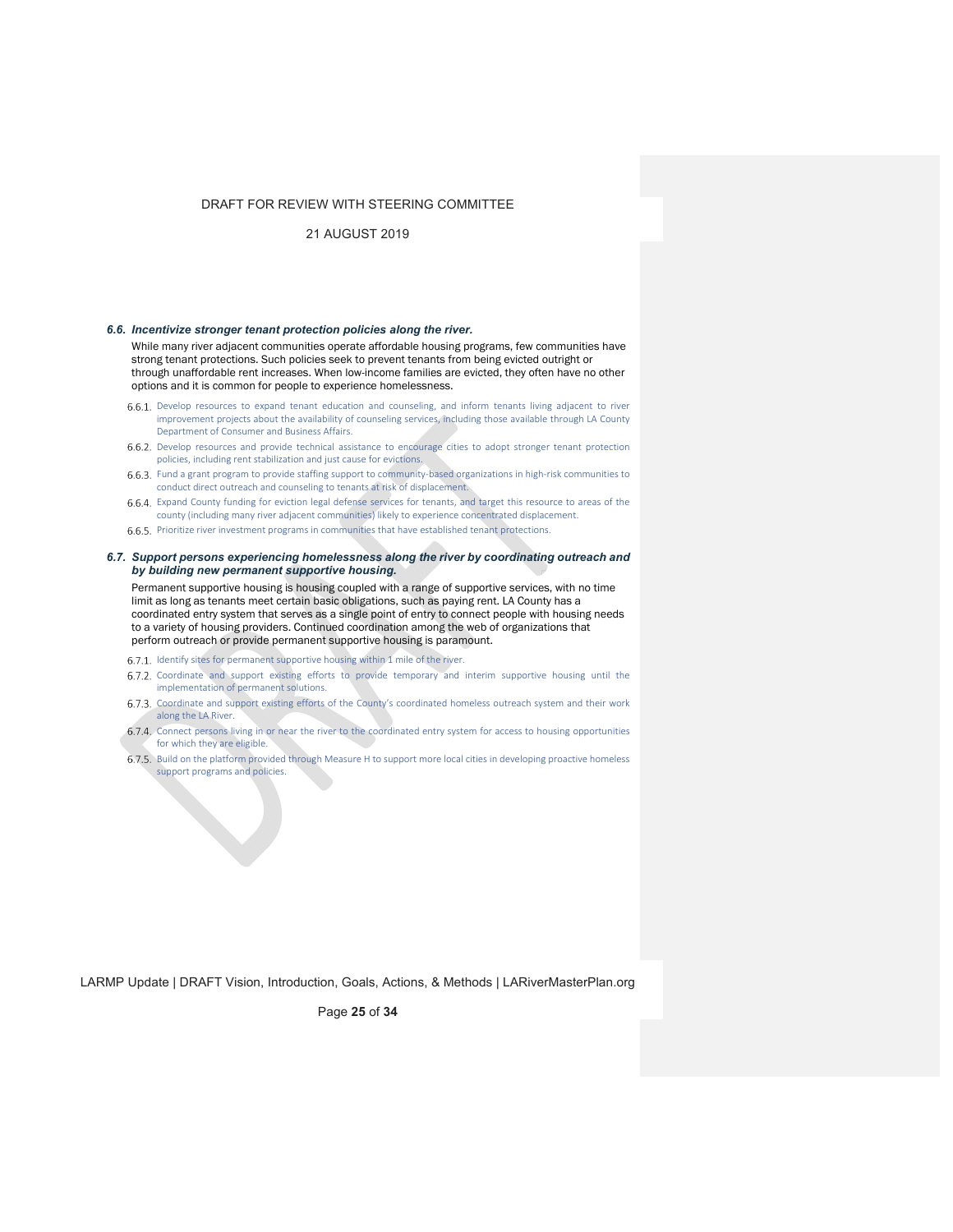21 AUGUST 2019

#### *6.8. Integrate best practices for working with persons experiencing homelessness utilizing the river corridor.*

Many unsheltered residents live in homeless encampments alongside the LA River. Encampments can impede operations and maintenance efforts and often pose challenges to both environmental and public health, particularly water quality. The provision of permanent sanitation and hygiene facilities, coupled with a centralized set of guidelines for the management and clearing of encampments based on compassionate practices, when necessary, will ensure that the river corridor is a space where all people feel safe, have access to basic needs such as restrooms, and are treated with dignity.

- 6.8.1. Review and update guidelines for clearing of encampments along the river to increase notification timelines and coordination with outreach teams.
- 6.8.2. Continue and improve the LA County Public Works temporary sanitation stations program while developing more robust sanitation facilities.
- 6.8.3. Provide, at a regular cadence of approximately every mile, permanent facilities for sanitation that are regularly maintained, staffed, and coordinated with river amenities.
- 6.8.4. Coordinate with the River Rangers program to train rangers to interact with persons experiencing homelessness.

LARMP Update | DRAFT Vision, Introduction, Goals, Actions, & Methods | LARiverMasterPlan.org

Page **26** of **34**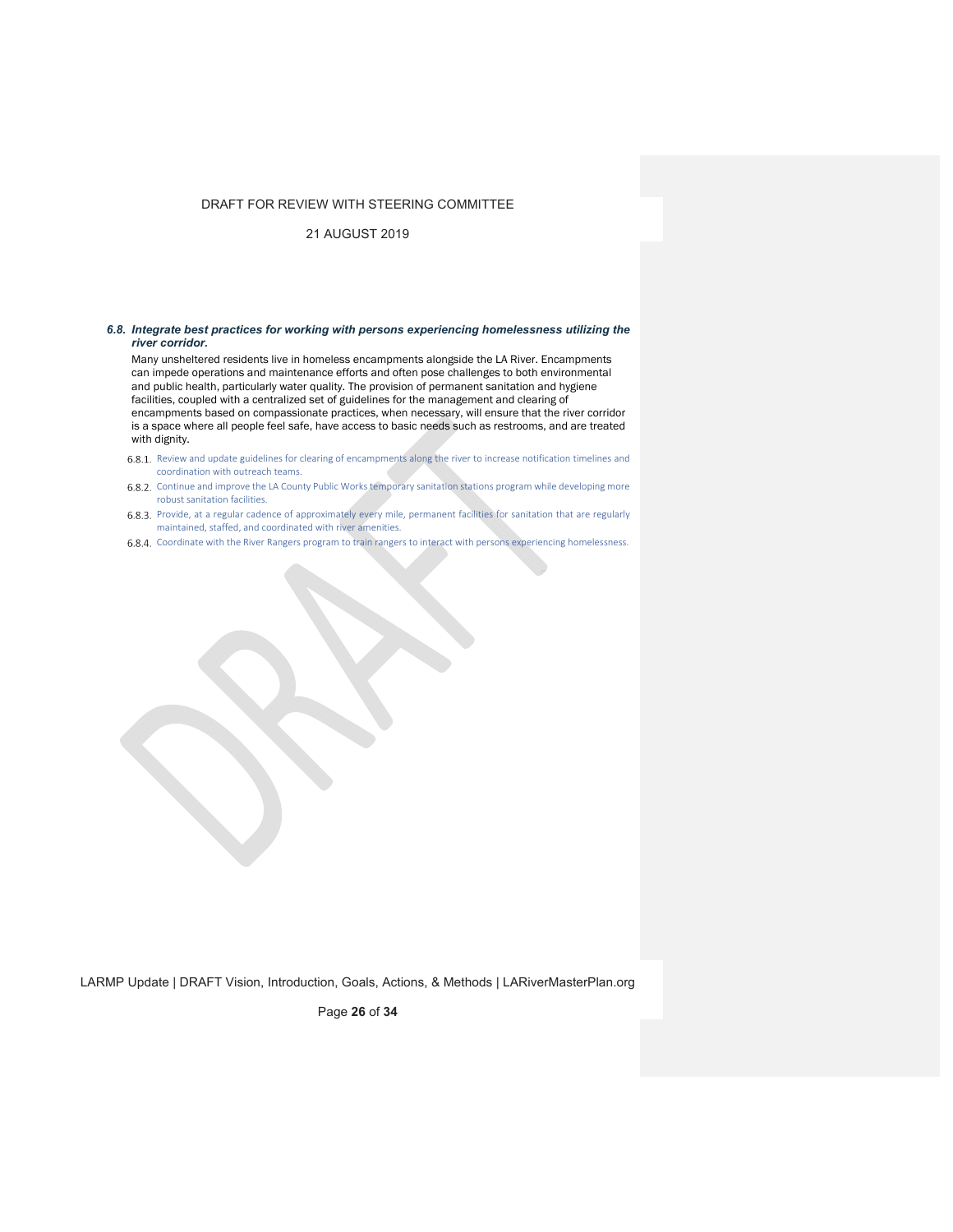21 AUGUST 2019

## **7. Goal: Foster opportunities for continued community engagement, development, and education.**

Among the hundreds of community groups that are present along the river, there are over three dozen organizations and initiatives that focus on the river itself, some of which have been active for over three decades. Healthier, more socially connected communities were the third most important river-related issue for community members. The LA River's connection to the region's history, ecology, and culture makes it a prime venue and tool for both community engagement and education. Community members felt it was most important for people to learn how the river benefits and supports the environment (38%); ecology, habitat, and vegetation (33%); and current hydrology and uses of the river (21%). Though some adjacent communities currently take advantage of the river, a reimagined river with increased activity could serve as a platform and front door for all surrounding communities.

#### *7.1. Provide spaces for people of all ages and abilities to learn about the ecology, hydrology, engineering, and cultural and natural history of the river and its watershed.*

The LA River and its watershed have been in a constant state of change throughout human history from the way the river used to naturally change course to its channelization, from native plant and animal communities to dense urbanization, from native peoples' use of the river as a water source to its current use as flood risk reduction infrastructure. Some artifacts of this evolution of the river are still visible today, but much of this history is not readily apparent. Providing spaces for learning can allow people to connect with this history in a tangible way that can only happen in person along the river.

- 7.1.1. Install interpretive signage, cultural markers, interactive displays, or other media that reflect community input and local culture.
- 7.1.2. Create outdoor classroom spaces that can be used by schools, and encourage river adjacent schools to plan field trips to the LA River.
- 7.1.3. Prioritize connectivity to the river from schools, cultural centers, and other education facilities.
- 7.1.4. Collaborate with arts and culture organizations and academic institutions to understand cultural heritage and I markers along the LA River and include them in asset mapping.
- Create informal and formal spaces for educating in cultural traditions and the arts, such as culinary arts, design, media, architecture, and other genres of artistic production.

LARMP Update | DRAFT Vision, Introduction, Goals, Actions, & Methods | LARiverMasterPlan.org

Page **27** of **34**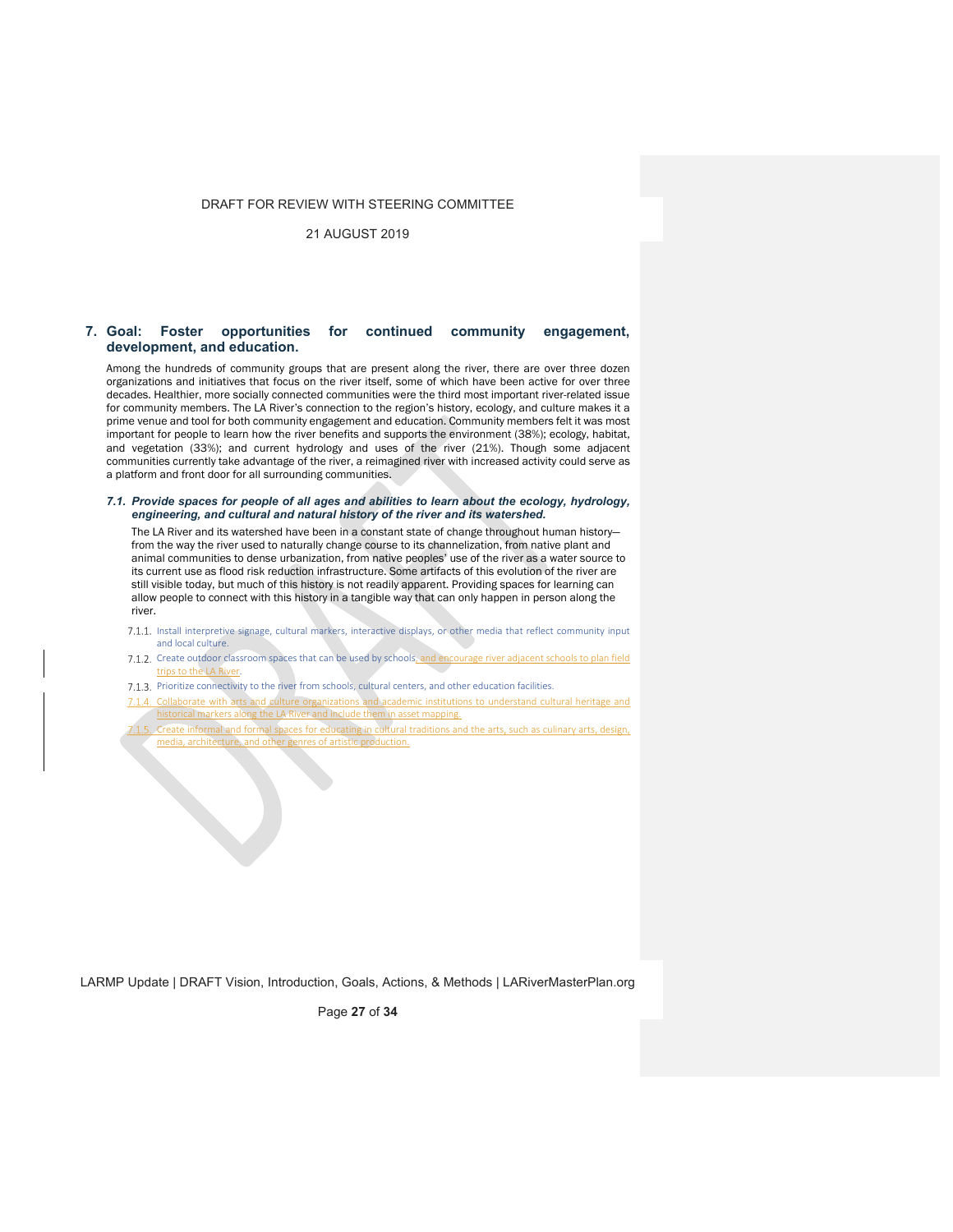21 AUGUST 2019

#### *7.2. Develop educational materials for people of all ages to learn more about the past, present, and future of the river corridor; natural resource protection; and the wildlife and water of the LA River.*

People learn in different ways. Some are more visual or aural learners, while others are more physical or verbal learners. Some learn through individual explorations, others through directed group experiences. To ensure people of all ages can fully embrace the deep history and vibrant present of the LA River will require acknowledging and addressing various learning styles, paces, and forums.

- 7.2.1. Work with educational institutions to develop sample curricula for teachers of students of different ages to use when bringing their classes to the river or to learn about the LA River in their classrooms.
- 7.2.2. Develop self-guided educational tours that engage and educate in cultural heritage, the arts, architecture, and the history of the built and natural environment.
- 7.2.3. Increase public understanding of ecosystem function and awareness of habitat and ecosystem health along the LA River.
- 7.2.4. Develop and implement an educational program on river water quality.
- Coordinate with the River Rangers program to provide educational tours that feature Traditional Ecological Knowledge.
- 7.2.6. Work with Native American communities to develop a curriculum telling the history of indigenous peoples whose lives and traditions depend on the LA River.
- 7.2.7. Collaborate with local artists and cultural historians on the development of education materials and initiatives.
- 7.2.8. Coordinate with public information and participation program managers to provide educational materials on stormwater, water quality, multi‐use projects, and other topics.

LARMP Update | DRAFT Vision, Introduction, Goals, Actions, & Methods | LARiverMasterPlan.org

Page **28** of **34**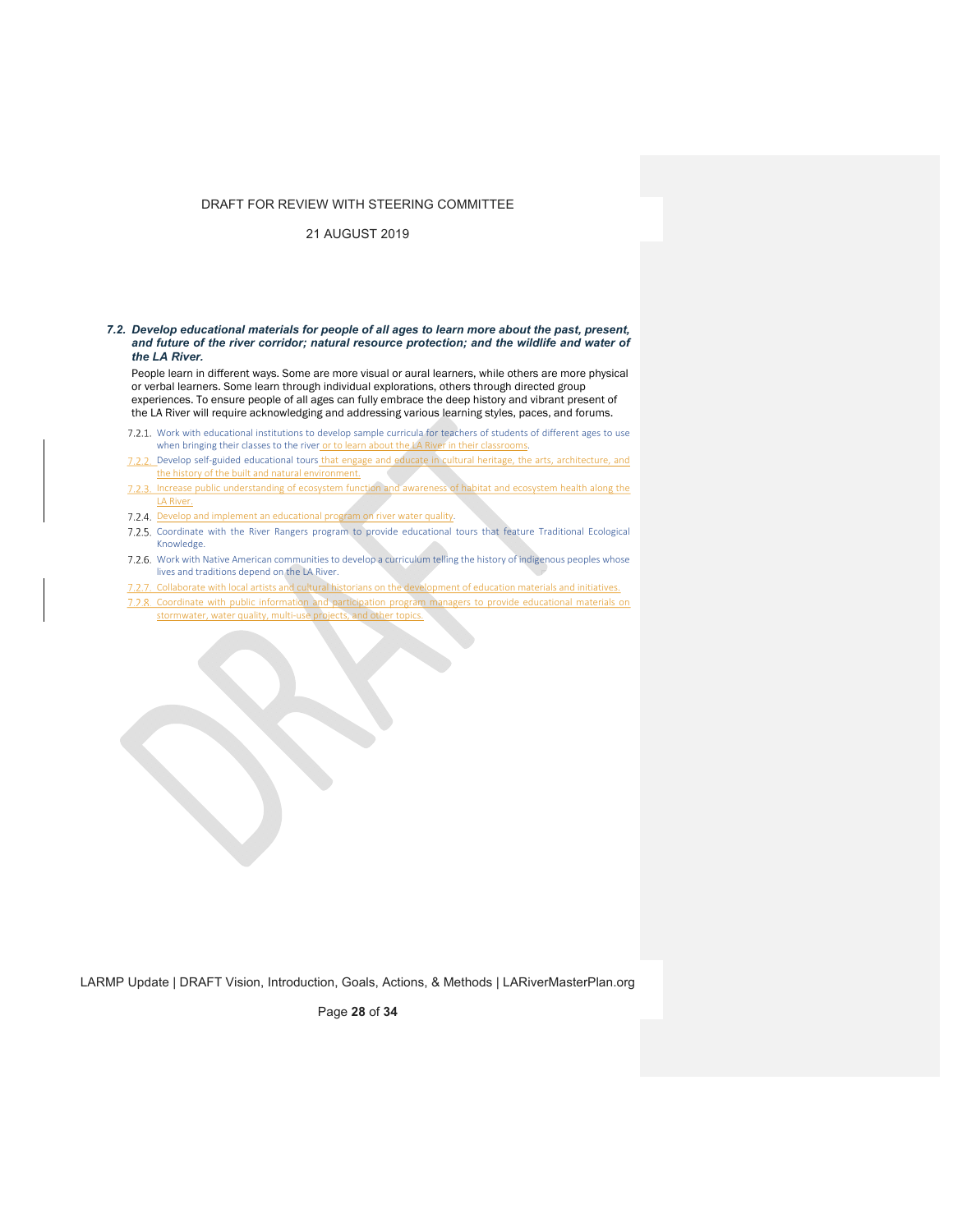## 21 AUGUST 2019

#### *7.3. Engage the native peoples of the region to document and celebrate the importance of the indigenous cultures of the LA River, past and present.*

Nations of native peoples have lived in the LA River region for millennia, making their history, traditions, and practices critical to painting a full picture of the river. There is still much to learn about and document from present-day native communities, including historical interactions and future visions regarding the importance of physical access to the river, choice of language in narratives surrounding the river, and traditional approaches to managing and adapting to flooding. At the same time, there must be acknowledgment of the legacy of colonization of the LA River, which resulted in the erasure of native cultures and removal of native peoples from their lands, and continues to shape the LA River and its communities to this day. Through dialogue, there is hope of achieving historical and present-day reconciliation and harmony with native communities.

- Foster an ongoing conversation and collaboration with Native American communities about the LA River.
- 7.3.2. Streamline the permitting process for access to traditional religious, cultural, and ceremonial spaces along the LA River corridor.
- 7.3.3. Create informal spaces for the practice of lived cultural traditions in consultation with Native American organizations.

7.3.4. Utilize place names from Native **American** languages in signage along the LA River. 7.3.5. Integrate Native American knowledge of native plants and wildlife.

#### *7.4. Promote the river and natural ecosystem as an economic asset to surrounding communities.*

The LA River provides economic value, not just for its irreplaceable utility functions but for its ecosystem and community services too. Transforming the river as it is today into the river it is envisioned to be will increase its value as a recreation amenity, as a living laboratory, as an active transportation corridor, as a place to display and celebrate art and culture. To advocate for, build, and maintain the reminagined river will require the coordinated work of designers, engineers, artists, skilled tradespeople, and others. This presents an opportunity to train and hire a cadre of riverrelated workers, create local jobs programs, and encourage youth internships.

- 7.4.1. Utilize local resources and workforce to design, build, operate, and maintain projects, art, and amenities along the river, where possible.
- 7.4.2. Work with homeless service providers to identify opportunities to train and match individuals experiencing homelessness with jobs or other vocation training.
- 7.4.3. Encourage local businesses and river-related groups to engage youth, individuals under community supervision (probation and parole), and reentering populations in internships related to the river.
- 7.4.4. Promote recreation as an economic resource.
- 7.4.5. Provide workforce training to maintain nature-based projects.
- 7.4.6. Encourage fair-chance policies in hiring for river-related jobs.
- 7.4.7. Encourage local businesses and river-related groups to engage aging adults in employment and volunteer opportunities related to the river.
- 7.4.8. Work with veterans affairs to identify opportunities to train and match veterans with jobs or other vocation training related to the river.
- 7.4.9. Promote river-related job programs for persons with physical, cognitive, psychiatric, communicative, and developmental disabilities.

LARMP Update | DRAFT Vision, Introduction, Goals, Actions, & Methods | LARiverMasterPlan.org

Page **29** of **34**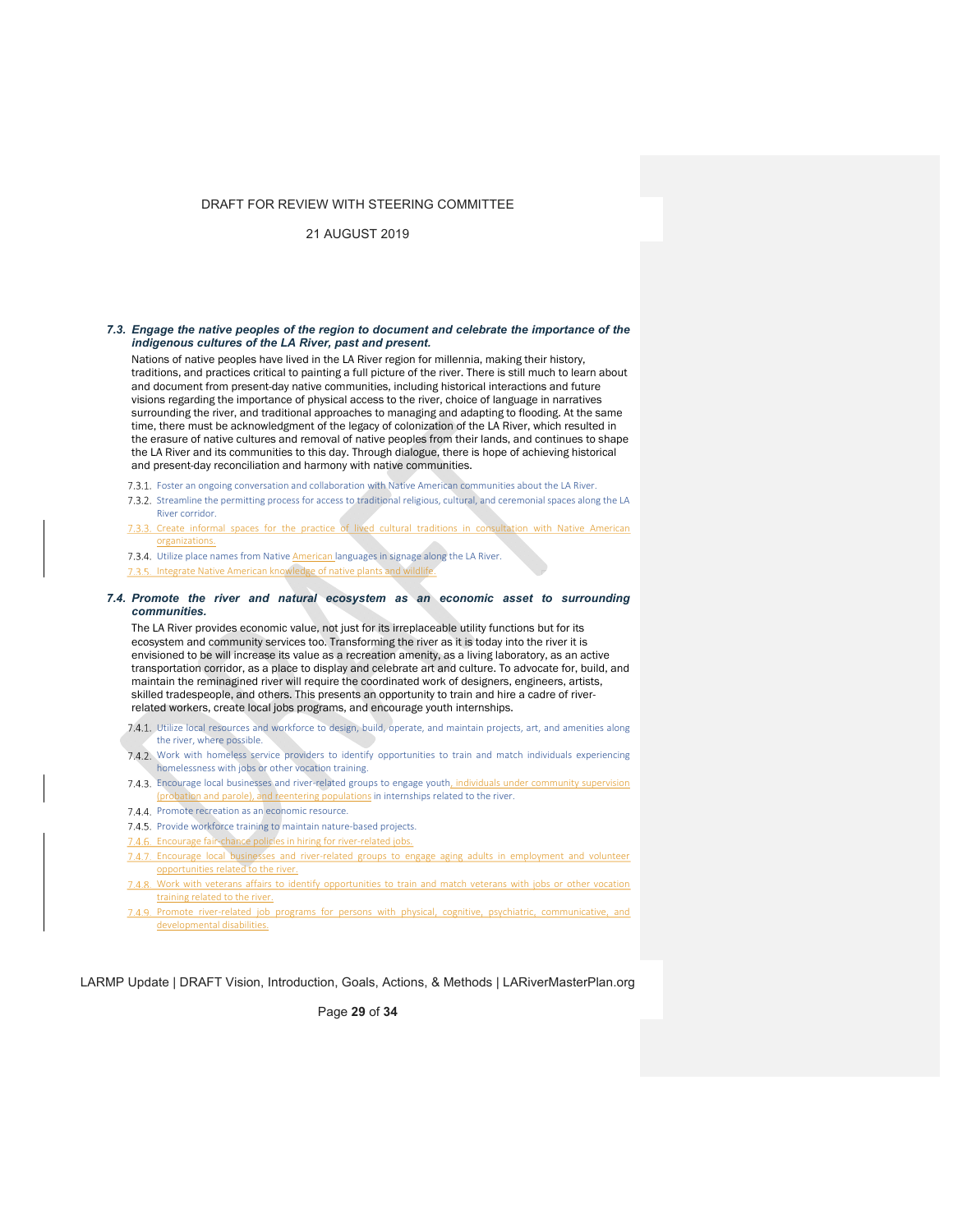21 AUGUST 2019

#### *7.5. Improve the interface between the river corridor and adjacent communities.*

A 51-mile corridor of connected public open space, arts, and culture along the LA River can only be an asset if it has strong personal and physical connections with adjacent communities. Both personal and physical connections with the river provide mutual benefits—for example in the form of community voices shaping the river experience and becoming a greater community asset, or in the form of increased patronage of the river and compatible adjacent land uses.

- 7.5.1. Visually enhance river right-of-way boundaries, including with fencing and vegetation.
- Encourage existing river‐adjacent development to orient its "front door" toward the river and public transportation.
- 7.5.3. Integrate cultural markers into signage and environmental graphics.
- 7.5.4. Continue to solicit input from communities along the river throughout implementation of this plan and hold community meetings to update residents on the progress of plan implementation.
- 7.5.5. Require that County funded infrastructure and open space projects engage local residents and community stakeholders in planning.
- 7.5.6. Reflect the physical and social character of each neighboring community in the physical design of river improvements.
- 7.5.7. Identify community vulnerabilities, such as displacement risk, flood risk, or climate vulnerability, and investigate potential impacts associated with river improvement projects.
- 7.5.8. Develop a strategy to address identified threats by projects to community and resident stability, particularly forces of economic displacement, flood risk, and climate risk.
- 7.5.9. Encourage cultural organizations, small businesses, and artisans working or based along the LA River corridor to engage youth in internships offering arts training.

| Deleted: |  |
|----------|--|
|          |  |

**Deleted:** and

| <b>Deleted:</b> Ensure the physical design of river<br>improvements is consistent with |
|----------------------------------------------------------------------------------------|
| <b>Deleted:</b> and culture                                                            |
| <b>Deleted: impacts</b>                                                                |
| <b>Deleted:</b> regard to                                                              |
| <b>Deleted:</b> project mitigation                                                     |
| Deleted: for                                                                           |

LARMP Update | DRAFT Vision, Introduction, Goals, Actions, & Methods | LARiverMasterPlan.org

Page **30** of **34**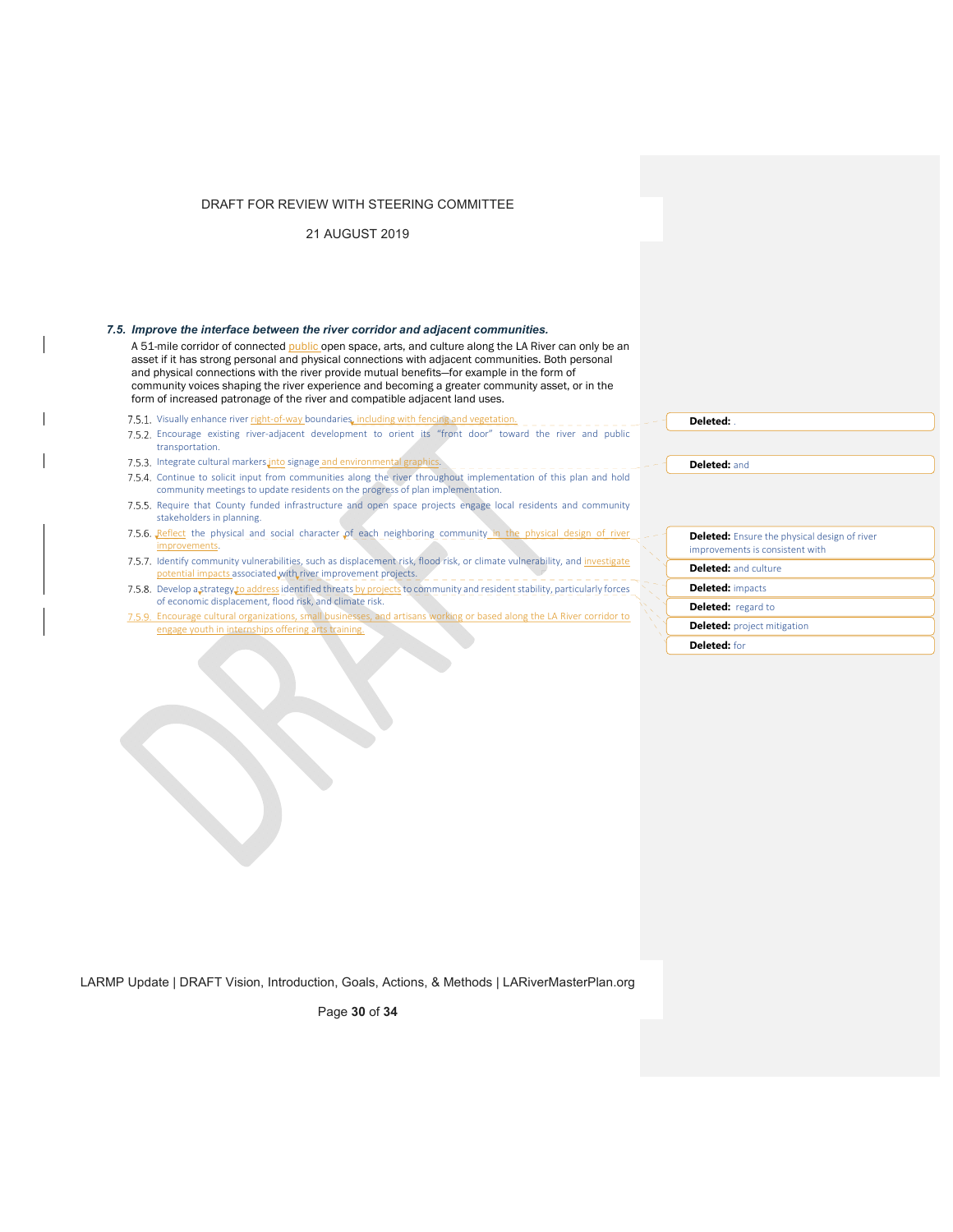21 AUGUST 2019

#### **8. Improve local water supply reliability.**

More than 50% of the region's water supply is imported from the Colorado River, the Sacramento-San Joaquin River Delta, and the Eastern Sierras. In the Los Angeles Basin, 57% of water is imported, 34% comes from groundwater, and 9% is sourced from recycled water, water conservation measures, and local surface water diversions. In community meetings and surveys, supplementing water supply was the second most important issue related to the LA River for participants, identified by 48% of participants. Increasing population, regulatory requirements, natural disasters, and demands on the water system accentuate decreasing reliability in the sources of imported water supplies that is caused by cyclical droughts and climate change. Dry weather and wet weather flows in the LA River present opportunities to develop and diversify local water resources to reduce dependence on imported water and increase the reliability and resiliency of the region's water supply.

#### *8.1. Capture and treat stormwater and dry weather flows before they reach the river channel for groundwater recharge, direct use, water recycling, or release for downstream beneficial uses.*

The primary sources of water flowing into the LA River are wet weather (stormwater) runoff originating from precipitation on the watershed and dry weather inputs from the watershed, including incidental urban runoff and groundwater upwelling. The dominant source of dry-weather flow is recycled water discharge from the Donald C. Tillman Water Reclamation Plant (DCTWRP), the Los Angeles Glendale Water Reclamation Plant (LAGWRP), and the Burbank Water Reclamation Plant (BWRP). Much of this flow originates from waters imported from outside the LA River watershed. Projects that strategically capture and treat these flows before they reach the river would expand water supply opportunities in the watershed and along the river corridor.

- 8.1.1. Encourage and incentivize water capture and direct use on public and private properties.
- 8.1.2. Provide incentives for private property owners to capture and treat stormwater on site.
- 8.1.3. Coordinate dry-weather flow management, such as stormwater and dry-weather flow capture, groundwate management, and water recycling, among jurisdictions and along the tributaries and other sub-watersheds.
- 8.1.4. Implement stormwater and dry-weather runoff capture projects within the watersheds and along the tributaries of the LA River.

*8.2. Divert and treat stormwater and dry weather flows within the river channel for groundwater recharge, direct use as recycled water, and to supply water for parks and ecological areas.*  Water diverted from the LA River could become another source in a portfolio of regional water sources. Diverted water could be used to enhance habitat, support recreation, or supply water for municipal and industrial uses. Storing diverted water in basins through groundwater recharge is particularly attractive because the water does not have to be used immediately. It can be stored until a later time when it is most needed.

- 8.2.1. Implement direct diversion and treatment projects for recharge in the Central Basin.
- 8.2.2. Implement direct diversion and treatment projects for use as recycled water.
- Consider direct diversions from the channel for use in river adjacent parks and ecological areas.

LARMP Update | DRAFT Vision, Introduction, Goals, Actions, & Methods | LARiverMasterPlan.org

Page **31** of **34**

**Deleted:** efforts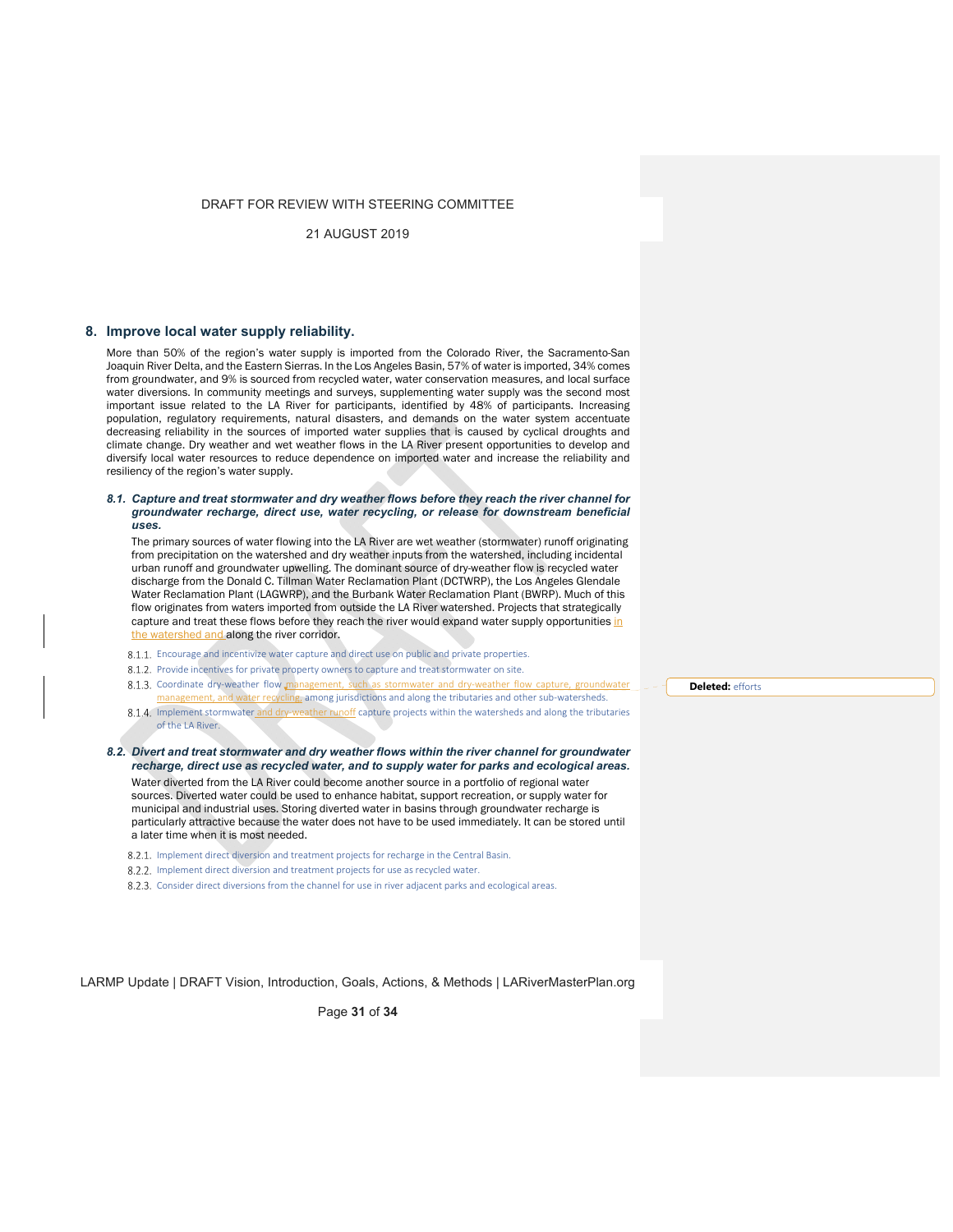21 AUGUST 2019

#### *8.3. Employ and encourage efficient water use.*

Water conservation and efficient water use can offset demand for imported water and increase local water supply reliability.

- 8.3.1. Conduct an inter-institutional study on climate change impacts to water supply planning in the LA Basin.
- 8.3.2. Apply the latest accepted climate change prediction models to water supply planning.
- 8.3.3. Encourage and incentivize households and neighborhoods to adopt best practices in water management.
- 8.3.4. Provide incentives for new projects to utilize Waterwise methods.

8.3.5. Encourage water conservation, water use efficiency measures, and the use of recycled or on-site collected water for irrigation in new developments, retrofit projects, parks, and ecological areas.

#### *8.4. Improve water supply and recycling facility operations and maintenance.*

Water supply projects, like all other infrastructure, require proper operations and maintenance to help maximize long-term viability of the projects. Insufficient funding and maintenance procedures can decrease the effectiveness in delivering proper water supply benefits, as well as shorten the lifespan of the infrastructure.

- 8.4.1. Expand coordination between responsible water management agencies to streamline operations and maintenance, facility management, funding, and permitting.
- 8.4.2. Review and update water supply and water recycling operations and maintenance protocols and best practices as they pertain to the river.
- 8.4.3. Implement new technologies such as real-time monitoring, reporting, and controls.

#### *8.5. Continue measures to clean up the regional groundwater aquifers.*

If water is diverted from the LA River to recharge groundwater it could be used by municipal water suppliers during periods of greatest need. Identifying and cleaning contaminated groundwater aquifers is therefore crucial for augmenting local water supply.

- 8.5.1. Explore state legislation to empower local agencies, and provide technical and financial support for improvement of water quality and reduce regional groundwater threats.
- 8.5.2. Coordinate with the Upper Los Angeles River Area (ULARA) Watermaster, the water purveyors, and the responsible parties to advance groundwater remediation and improve the management and use of the San Fernando Groundwater Basins.
- 8.5.3. Coordinate with the Water Replenishment District, the water purveyors, and the responsible parties to advance groundwater remediation and improve the management and use of the Central and West Coast Groundwater Basins.

**Deleted:** on local systems **Deleted:** remedy

LARMP Update | DRAFT Vision, Introduction, Goals, Actions, & Methods | LARiverMasterPlan.org

Page **32** of **34**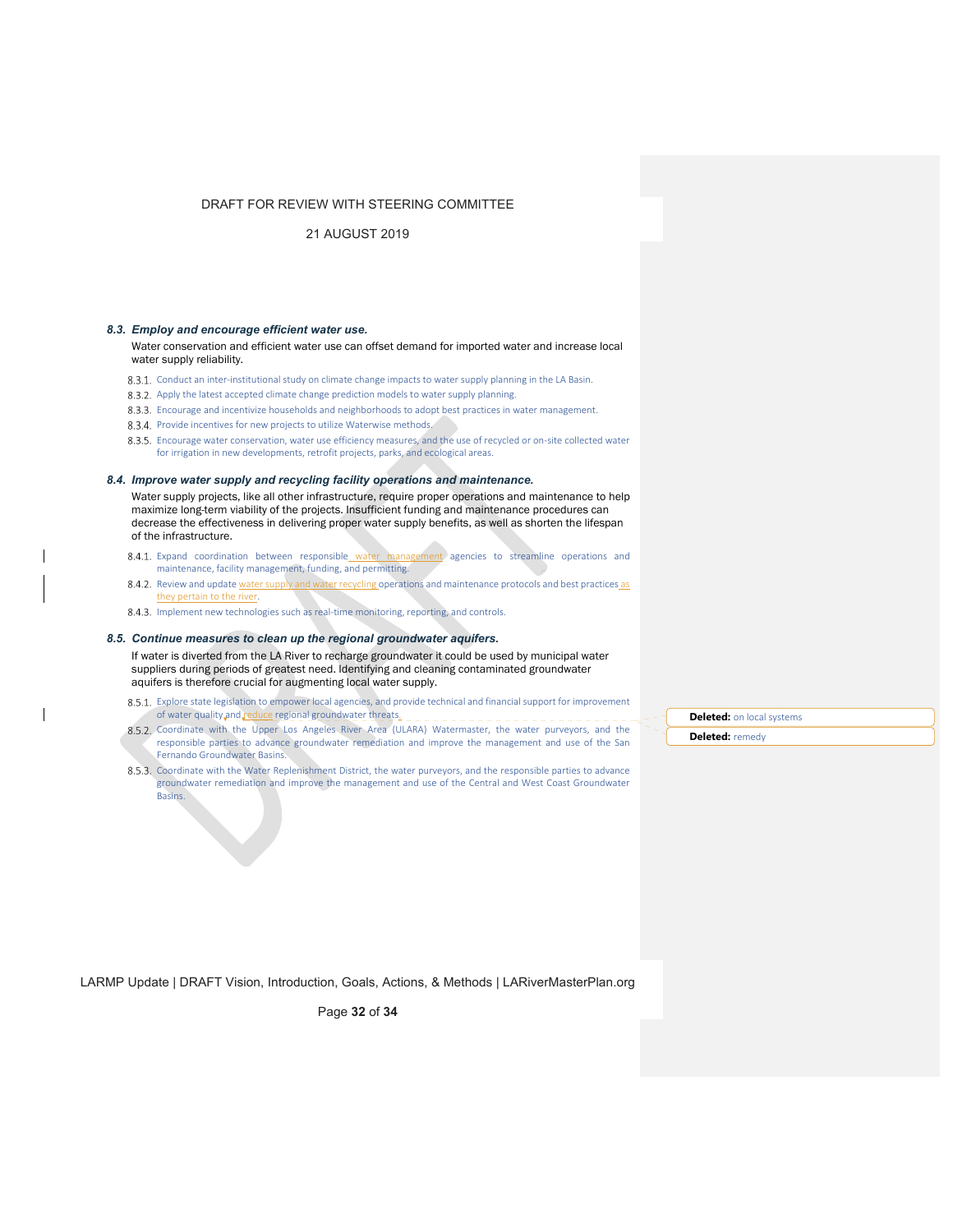21 AUGUST 2019

## **9. Goal: Promote healthy, safe, clean water.**

The LA River is a water body with multiple beneficial uses, impairments, and regulated pollutants. While over 800 water quality improvement projects are planned or have been completed within the river's watershed, additional efforts are needed to meet established water quality targets. In many locations there are projects proposed or constructed to meet the river's water quality requirements. However, there is much uncertainty in the funding and implementation of the proposed projects to keep pace with approved  $re$ milestones.

*9.1. Improve water quality and contribute to the attainment of water quality requirements to protect public and environmental health.* 

In addition to protecting public and environmental health, improved water quality in the LA River is important for the implementation of projects along the LA River corridor that seek to use water from within the channel.

- 9.1.1. Develop corridor-based water quality projects and programs, leading to implementation and operations and maintenance.
- 9.1.2. Support, encourage, and incentivize watershed water quality projects and program development, implementation, operations and maintenance, adaptive and EWMPs.

#### *9.2. Coordinate water quality improvements with Measure W.*  Starting in 2020, Measure W will provide \$300 million annually for a broad range of water quality projects in LA County.

- 9.2.1. Support the establishment of an oversight committee to direct efforts following any new or existing regional funding initiatives.
- 9.2.2. Follow prescriptive watershed planning along with adaptive management practices as detailed in the regional Watershed Management Programs/Enhanced Watershed Management Programs (WMPs/EWMPs).
- 9.2.3. Assist with establishing procedures for a credit program to assist property owners as identified in Measure W.
- 9.2.4. Provide technical and/or financial support for: feasibility studies; water quality planning; resilience planning; real property acquisition for project development; pilot projects to test new technologies and/or methodologies focused on water quality, local water supply, and community investments; and retrofit programs.

**Deleted:** an impaired **Deleted:** enough **Deleted:** on the river's main stem. **Deleted:** these plans **Deleted:** the

**Deleted:** planned

**Deleted:** project

**Deleted:** and

**Deleted:** .

LARMP Update | DRAFT Vision, Introduction, Goals, Actions, & Methods | LARiverMasterPlan.org

Page **33** of **34**